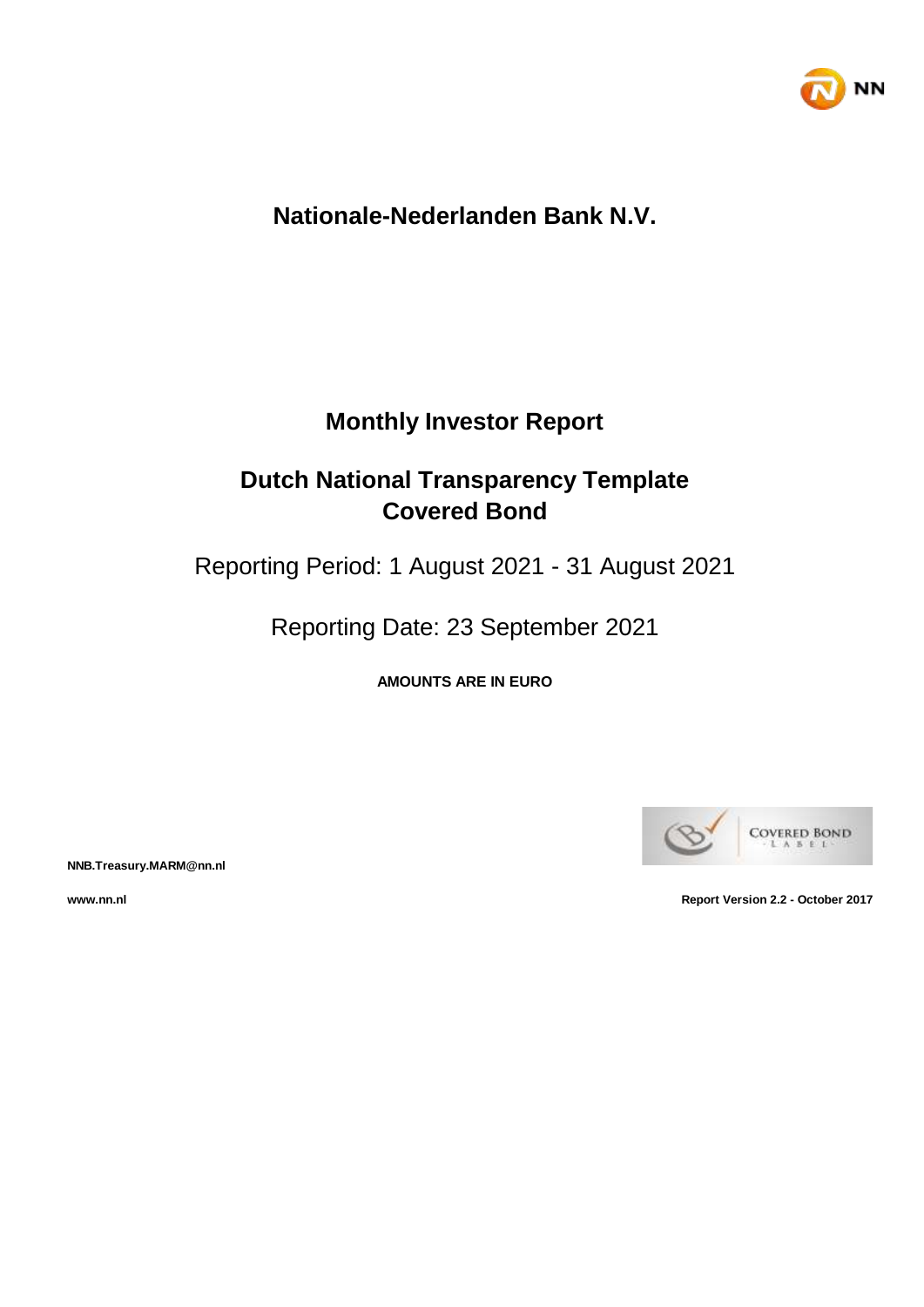#### **Table of Contents**

|                                        | Page           |
|----------------------------------------|----------------|
| <b>Covered Bonds</b>                   | 3              |
| <b>Asset Cover Test</b>                | $\overline{4}$ |
| Counterparty Credit Ratings & Triggers | 5              |
| Ledgers & Investments                  | 6              |
| Regulatory Information                 | $\overline{7}$ |
| Stratifications                        | 8              |
| Glossary                               | 26             |
| Contact Information                    | 27             |
|                                        |                |

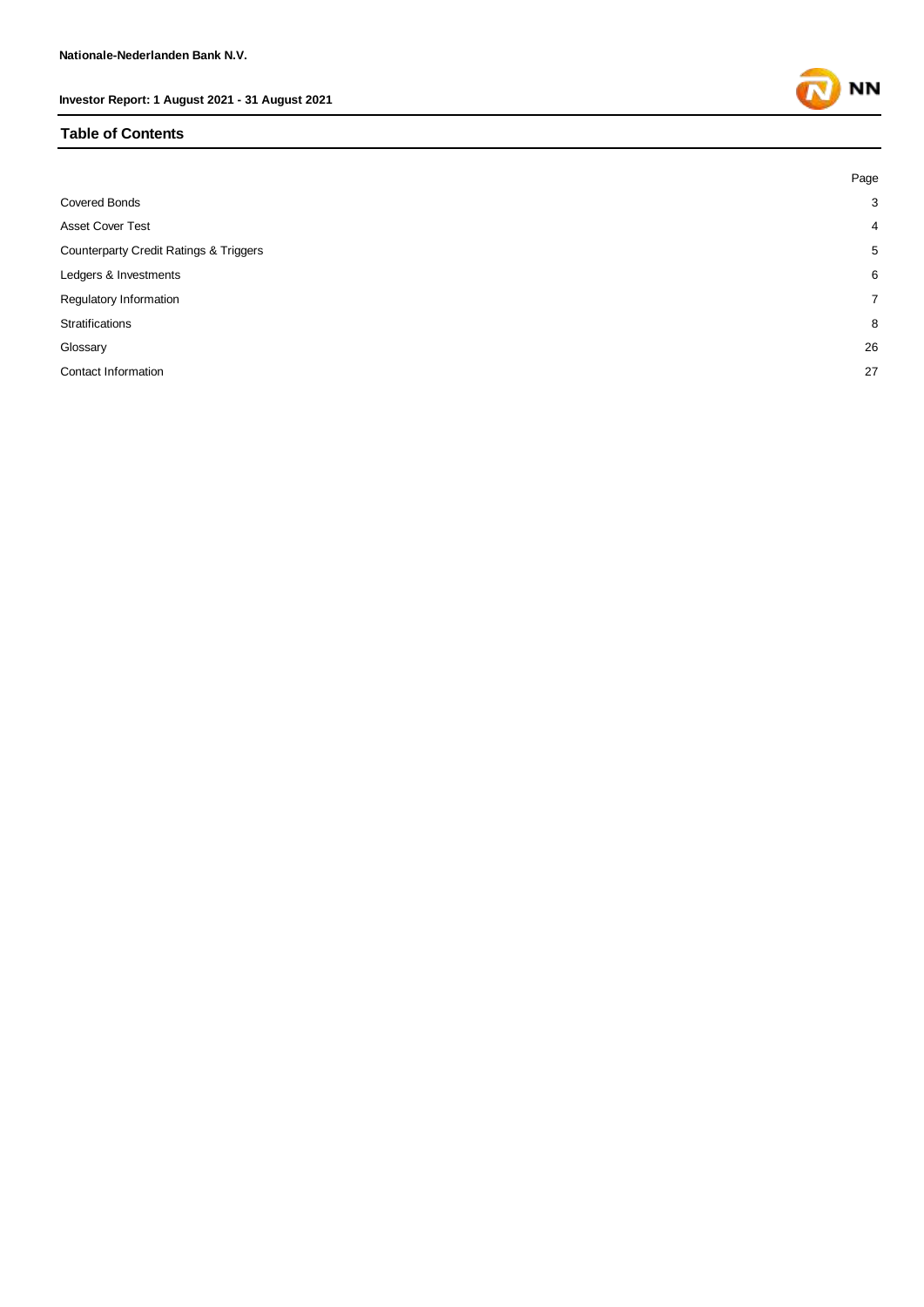# **NN**

#### **Covered Bonds**

| <b>Series</b>  | <b>ISIN</b>  | Currency   | <b>Initial Principal</b><br>Balance* | Outstanding<br>Amount* | Coupon  | <b>Issuance</b><br>Date | Maturity<br>Date | <b>IRS Counterparty</b> | Redemption<br>Type | <b>LCR HQLA</b><br>Category |
|----------------|--------------|------------|--------------------------------------|------------------------|---------|-------------------------|------------------|-------------------------|--------------------|-----------------------------|
| SB CB Series 1 | NL0015436072 | <b>EUR</b> | 500,000,000                          | 500,000,000            | 0.0100% | 08-07-20                | 08-07-30         |                         | <b>Bullet</b>      |                             |
| SB CB Series 2 | NL0015614611 | <b>EUR</b> | 500,000,000                          | 500,000,000            | 0.0500% | 24-09-20                | 24-09-35         |                         | <b>Bullet</b>      |                             |
| SB CB Series 3 | NL00150002A1 | <b>EUR</b> | 250,000,000                          | 250,000,000            | 0.0500% | $12 - 11 - 20$          | 12-11-40         |                         | <b>Bullet</b>      |                             |
| SB CB Series 4 | NL00150008B6 | <b>EUR</b> | 500,000,000                          | 500,000,000            | 0.3750% | 04-03-21                | 04-03-41         |                         | <b>Bullet</b>      |                             |

\* Amounts to be reported in the relevant currency, and also the euro-equivalent amounts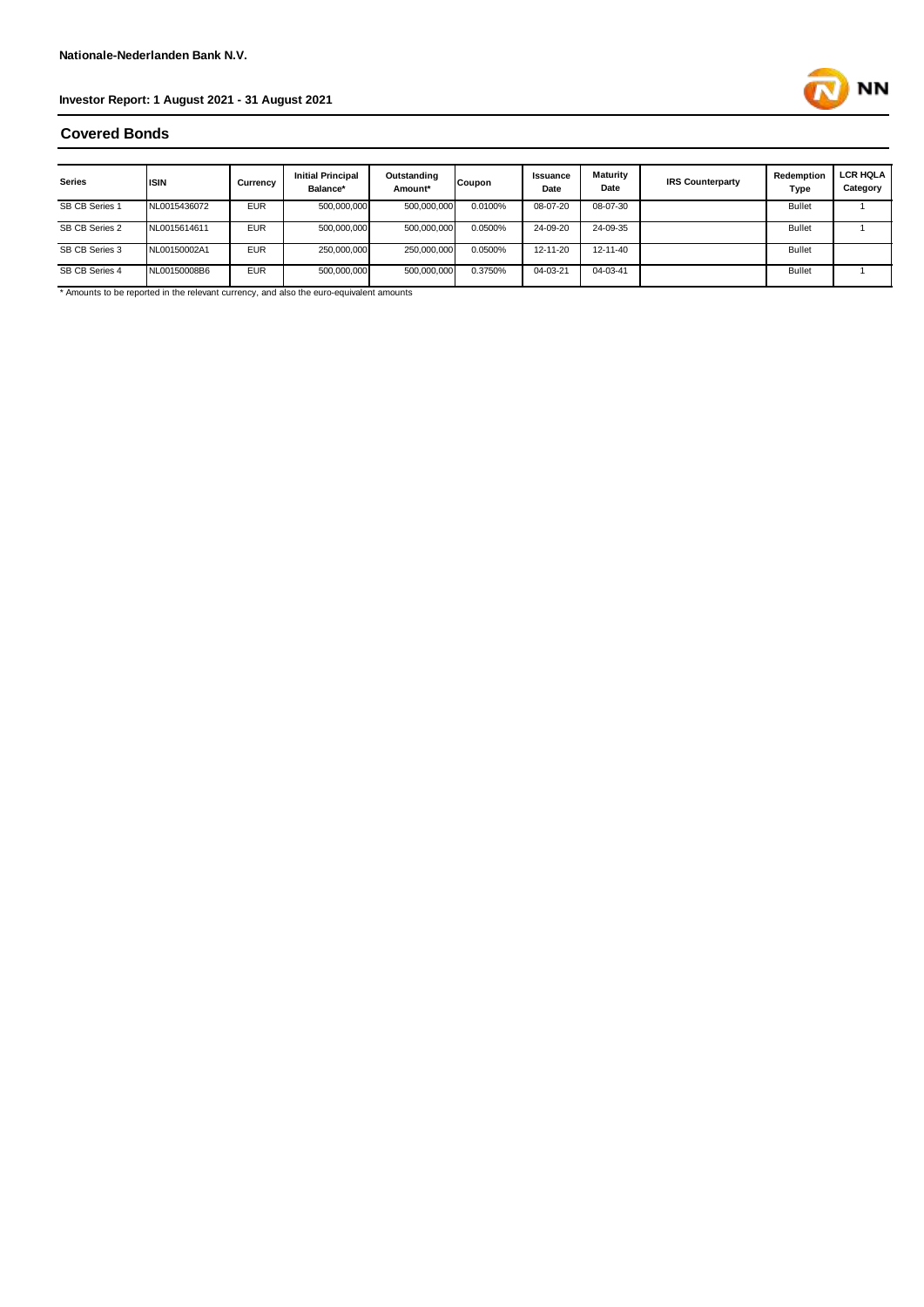#### **Asset Cover Test**

| <b>Asset Cover Test</b>                     |                  |
|---------------------------------------------|------------------|
|                                             |                  |
| Α                                           | 1,911,546,721.61 |
| В                                           | 0.00             |
| С                                           | 1,300,000.00     |
| Z                                           | 0.00             |
| $A+B+C-Z$                                   |                  |
|                                             | 1,912,846,721.61 |
| Outstanding bonds                           | 1,750,000,000.00 |
| Pass/Fail                                   | Pass             |
| <b>ACT Cover Ratio</b>                      | 109.306%         |
| Parameters                                  |                  |
| Asset percentage                            | 96.50%           |
| Cap LTV Cut-Off indexed valuation % non-NHG | 80.00%           |
| Cap LTV Cut-Off indexed valuation % NHG     | 80.00%           |
| % of Index Increases                        | 90.00%           |
| % of Index Decreases                        | 100.00%          |
| Reserve Fund                                | 1,026,500.00     |
| Supplemental Liquidity Reserve Amount       | 0.00             |
| <b>Deduction Set-Off</b>                    | 30,190,102.93    |
| Ratings                                     |                  |
| S&P                                         | AAA              |
| Moody's                                     |                  |
| Fitch                                       |                  |
| Other                                       |                  |
| UCITS compliant                             | True             |
| CRR compliant                               | True             |
| ECBC Label compliant                        | True             |
| Overcollateralisation                       |                  |
| Legally required minimum OC                 | 5.00%            |
| Documented minimum OC                       | 0.00%            |

Available Nominal OC



13.45%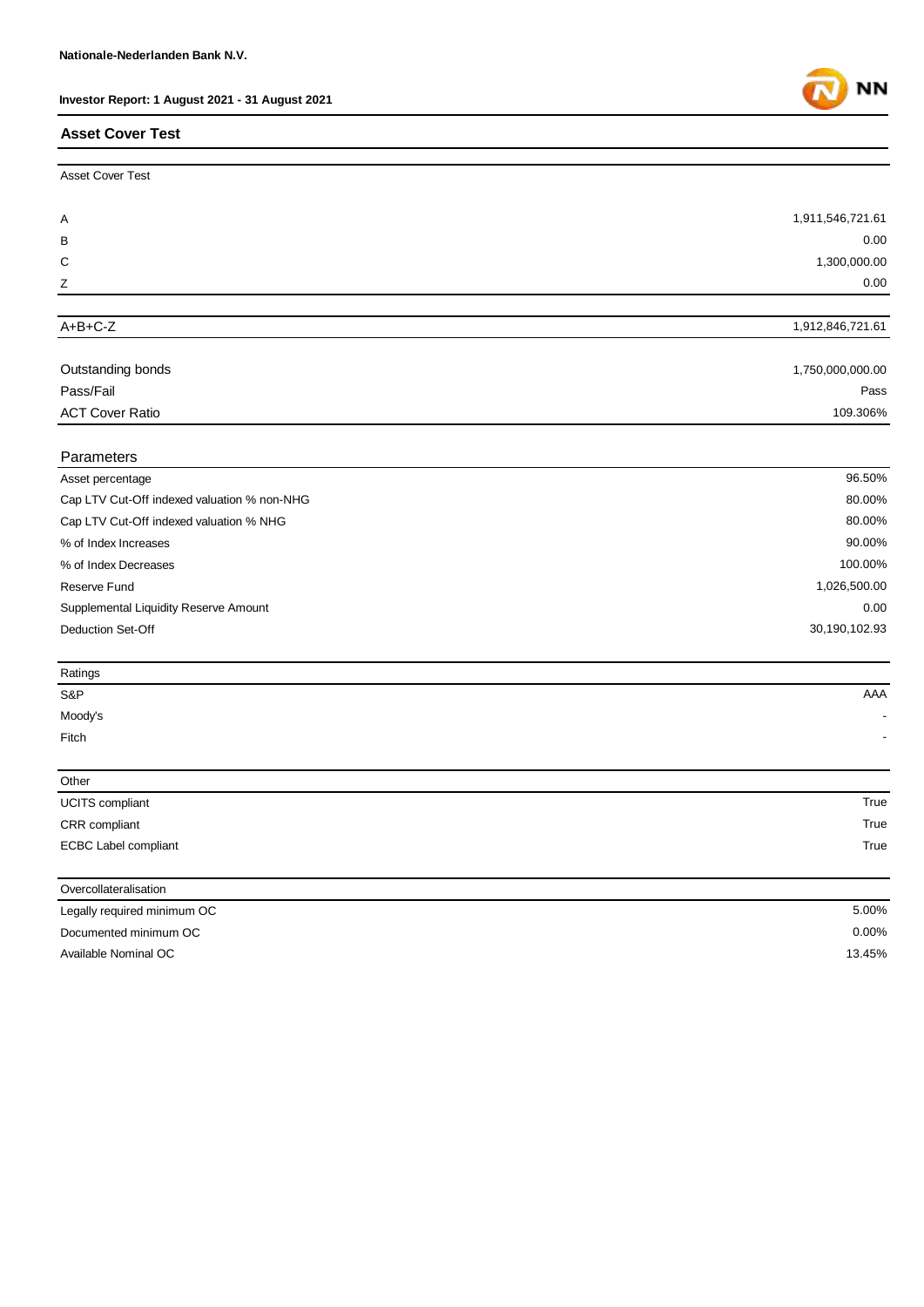

## **Counterparty Credit Ratings & Triggers**

|                           |                       | S&P (ST/LT)           |          | Moody's (ST/LT) |         | Fitch (ST/LT) |         | <b>DBRS (ST/LT)</b> |         |                                  |
|---------------------------|-----------------------|-----------------------|----------|-----------------|---------|---------------|---------|---------------------|---------|----------------------------------|
| Role                      | Party                 | <b>Rating trigger</b> | Current  | Rating          | Current | Rating        | Current | Rating              | Current | Consequence if breached*         |
|                           |                       |                       | rating   | trigger         | rating  | trigger       | rating  | trigger             | rating  |                                  |
| <b>CBC Account Bank</b>   | N.V. Bank Nederlandse | / BBB                 | / AAA    |                 |         |               |         |                     |         | Another party (with sufficient   |
|                           | Gemeenten             |                       |          |                 |         |               |         |                     |         | ratings) has to fulfill the CBC  |
|                           |                       |                       |          |                 |         |               |         |                     |         | Account Bank role or quarantee   |
|                           |                       |                       |          |                 |         |               |         |                     |         | the relevant CBC Account Bank    |
|                           |                       |                       |          |                 |         |               |         |                     |         | obligations                      |
| Issuer                    | Nationale-Nederlanden | / A                   | / A-     |                 |         |               |         |                     |         | Reserve Account Trigger, minimal |
|                           | Bank N.V.             |                       |          |                 |         |               |         |                     |         | required amount needs to be      |
|                           |                       |                       |          |                 |         |               |         |                     |         | posted on reserve fund account   |
|                           |                       |                       |          |                 |         |               |         |                     |         |                                  |
| Issuer                    | Nationale-Nederlanden | $A-2$ / BBB           | $A-1/A-$ |                 |         |               |         |                     |         | Set off retail savings at issuer |
|                           | Bank N.V.             |                       |          |                 |         |               |         |                     |         | account above deposit quarantee  |
|                           |                       |                       |          |                 |         |               |         |                     |         | scheme                           |
| Seller Collection Account | <b>ING Bank N.V.</b>  | / BBB                 | $/A+$    |                 |         |               |         |                     |         | Open escrow account in the name  |
| Bank                      |                       |                       |          |                 |         |               |         |                     |         | of CBC and credit expected       |
|                           |                       |                       |          |                 |         |               |         |                     |         | cashflow amount on next          |
|                           |                       |                       |          |                 |         |               |         |                     |         | <b>Calculation Date</b>          |

\* Event is triggered if credit rating is below the rating as mentioned in the table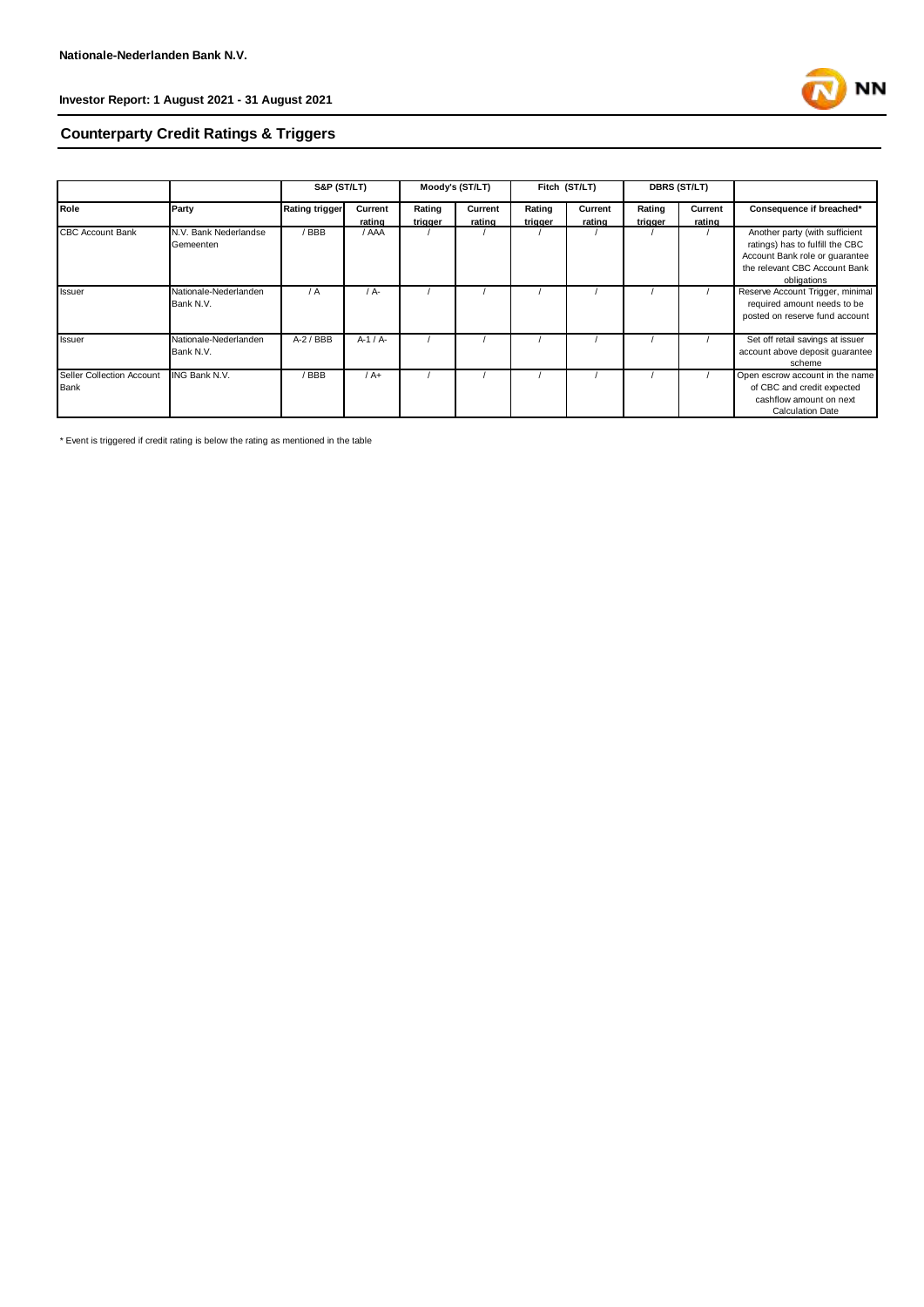#### **Ledgers & Investments**

**NN** 

#### **Ledgers**

| Total                   | 1,300,000.00 |
|-------------------------|--------------|
| Reserve Fund Ledger     | 1,300,000.00 |
| <b>Principal Ledger</b> | 0.00         |
| Revenue Ledger          | 0.00         |

#### **Investments**

| Total                          | 0.00 |
|--------------------------------|------|
| Authorised Investments Balance | 0.00 |
| Substitution Assets Balance    | 0.00 |

#### **Liquidity Buffer**

| Outflows                          | 0.00 |
|-----------------------------------|------|
| <b>Required Liquidity Buffer</b>  | 0.00 |
|                                   |      |
| <b>Inflows</b>                    | 0.00 |
| Cash                              |      |
| <b>Bonds</b>                      |      |
| <b>Available Liquidity Buffer</b> | 0.00 |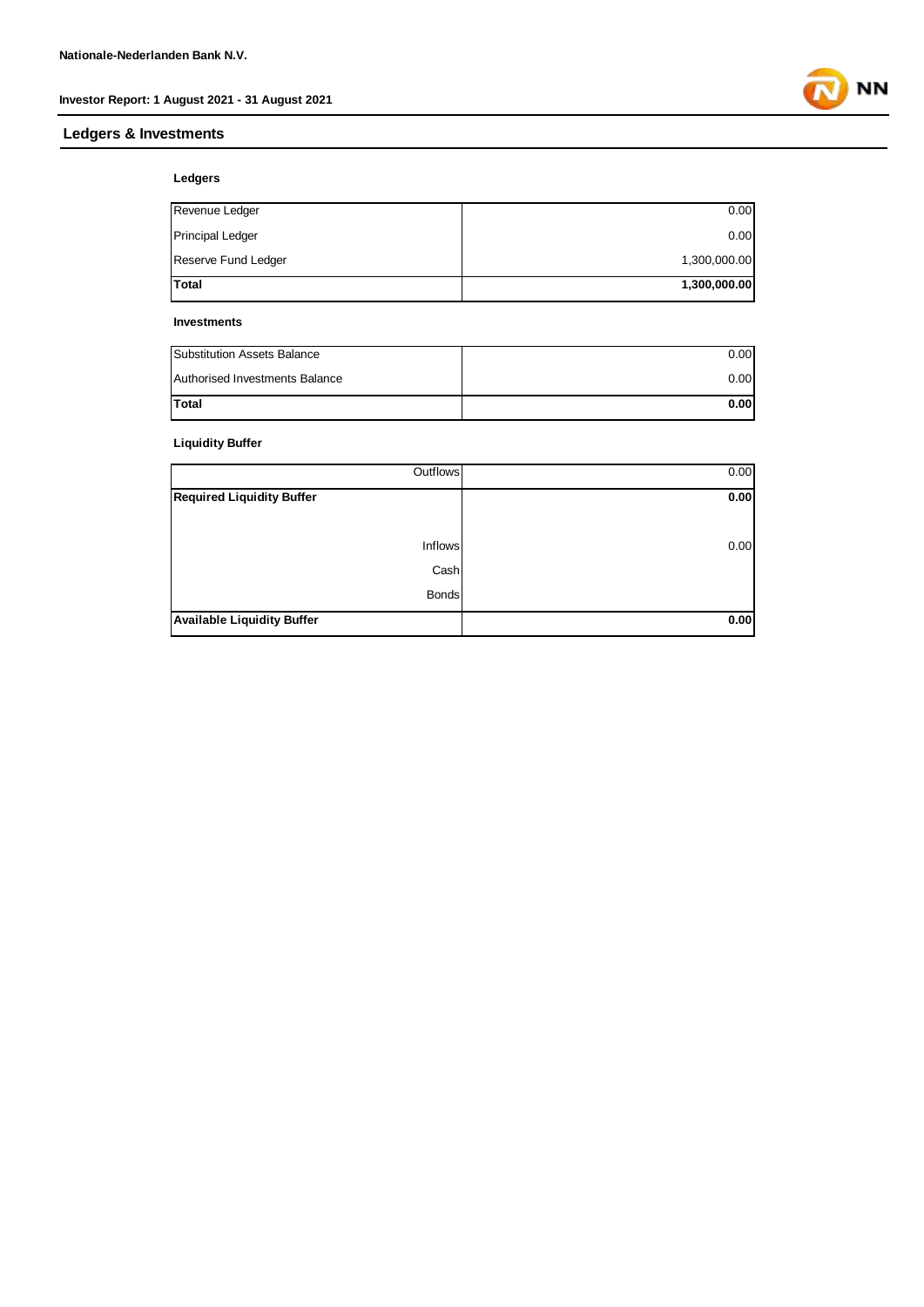#### **Regulatory Information**

#### **CRR Article 129**

**Article 129 CRR "Exposures in the form of covered bonds" (7) Exposures in the form of covered bonds are eligible for preferential treatment, provided that the institution investing in the covered bonds can demonstrate to the competent authorities that: (a)** it receives portfolio information at least on: (i) the value of the covered pool and outstanding covered bonds; *value of the cover pool* table Portfolio characteristics *value of the outstanding covered bonds* table Covered Bonds (ii) the geographical distribution and type of cover assets, loan size, interest rate and currency risks; *geographical distribution of cover assets* table 14 Geographical Distribution *type of cover assets* table Portfolio Characteristics *loan size* table 3 Outstanding Loan Amount *interest rate risk and currency risk* table Covered Bonds for coupon and currency information of the covered bonds table 10 Coupon for coupons of mortgages table Counterparty Ratings & Triggers for IRS/TRS information See base prospectus for information about hedging Only EUR denominated mortgages: see BP (iii) the maturity structure of cover assets and covered bonds; and *maturity structure of cover assets* table 6 Legal Maturity *maturity structure of covered bonds* table Covered Bonds (iv) the percentage of loans more than ninety days past due; table Delinquencies (b) the issuer makes the information referred to in point (a) table Portfolio Characteristics

available to the institution at least semi annually.

#### **Overcollateralisation**

Nominal OC table Asset Cover Test Legally required minimum OC table Asset Cover Test Documented minimum OC table Asset Cover Test

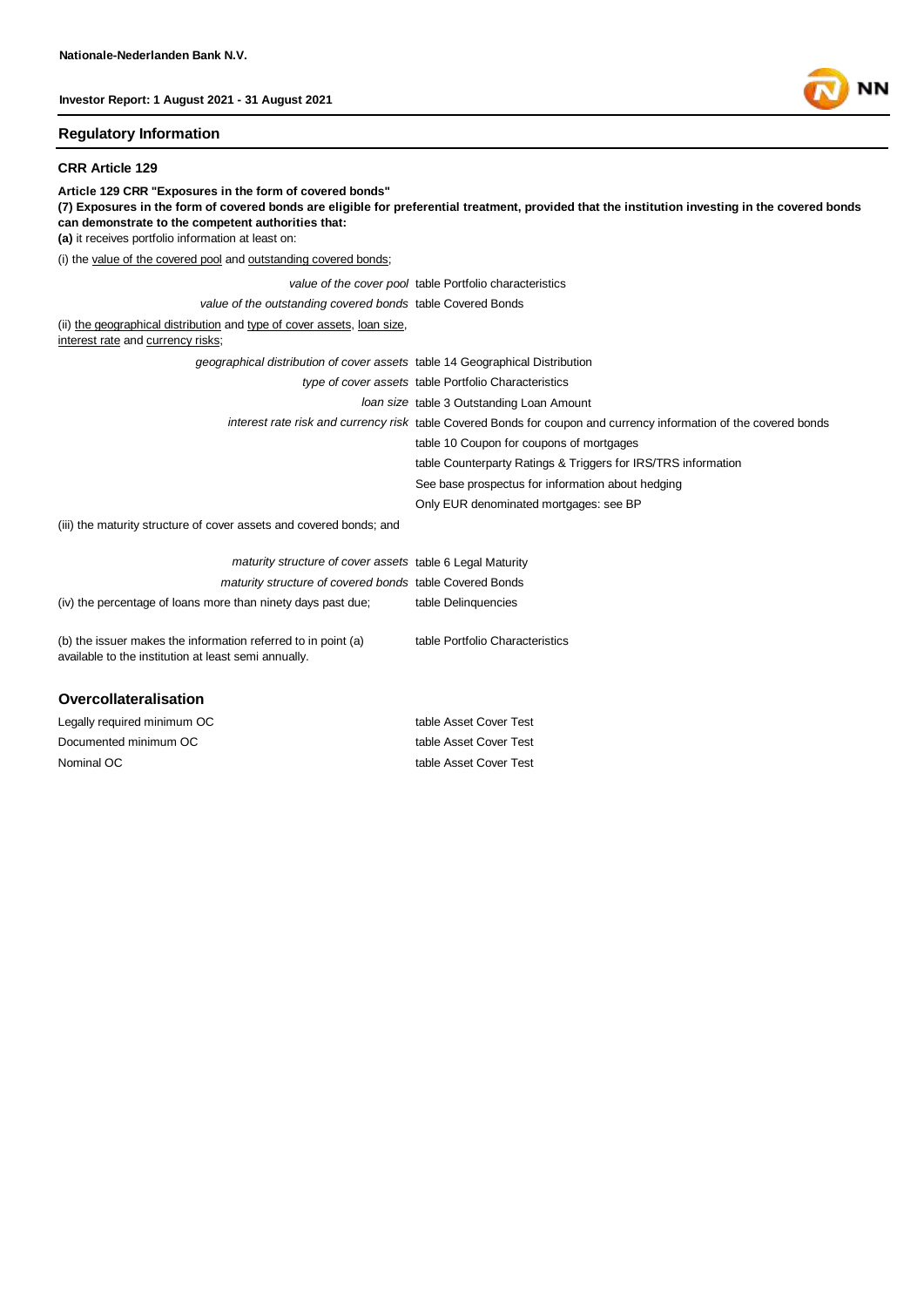### **Stratifications**

| <b>Portfolio Characteristics</b>                             |                             |
|--------------------------------------------------------------|-----------------------------|
| Principal amount                                             | 2,115,314,344.20            |
| Value of saving deposits                                     | 131,264,101.64              |
| Net principal balance                                        | 1,984,050,242.56            |
| <b>Construction Deposits</b>                                 | 3, 153, 298.52              |
| Net principal balance excl. Construction and Saving Deposits | 1,980,896,944.04            |
| Number of loans                                              | 8,888                       |
| Number of loanparts                                          | 20,490                      |
| Average principal balance (borrower)                         | 223,227.98                  |
| Average principal balance (loanpart)                         | 96,830.17                   |
| Weighted average current interest rate                       | 2.591%                      |
| Weighted average maturity (in years)                         | 30.83                       |
| Weighted average remaining time to interest reset (in years) | 11.75                       |
| Weighted average seasoning (in years)                        | 7.00                        |
| Weighted average CLTOMV                                      | 76.805%                     |
| Weighted average CLTIMV                                      | 57.15%                      |
| Maximum current interest rate                                | 7.30%                       |
| Minimum current interest rate                                | 0.74%                       |
| Type of cover assets:                                        | Dutch Residential Mortgages |

Currency Portfolio: EUR

Frequency of publication National Transparancy Template: Monthly

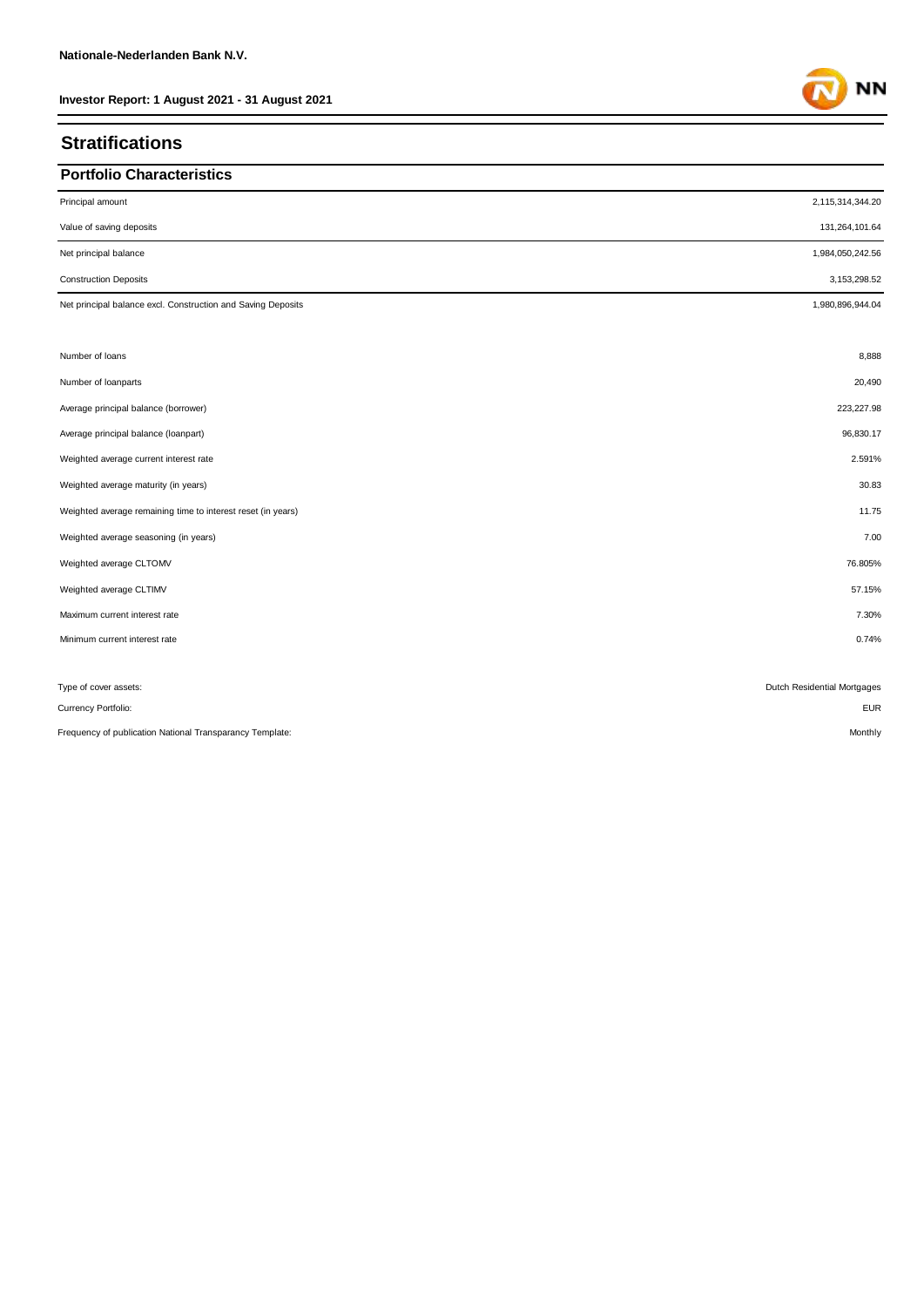#### **1. Delinquencies**



| From $(>)$ | Until $($ <= $)$ | <b>Arrears Amount</b> | Aggregate<br><b>Outstanding Not.</b> | % of Total | Nr of Mortgage<br>Loans | % of Total | Weighted<br>Average | Weighted | Weighted<br>Average Average CLTIMV |
|------------|------------------|-----------------------|--------------------------------------|------------|-------------------------|------------|---------------------|----------|------------------------------------|
|            |                  |                       | Amount                               |            |                         |            | <b>Coupon</b>       | Maturity |                                    |
|            | Performing       | 0.00                  | 979,227,868.97                       | 99.757%    | 8,862                   | 99.707%    | 2.591%              | 30.86    | 57.03%                             |
| $\leq$     | 30 days          | 5.719.94              | 3,157,910.37                         | 0.159%     | 17                      | 0.191%     | 2.377%              | 33.68    | 61.07%                             |
| 30 days    | 60 days          | 8.036.77              | 1.531.903.27                         | 0.077%     | 8                       | 0.09%      | 2.718%              | 25.25    | 58.34%                             |
| 60 days    | 90 days          | 973.60                | 132,559.95                           | 0.007%     |                         | 0.011%     | 1.59%               | 28.17    | 79.05%                             |
| 90 days    | 120 days         | 0.00                  | 0.00                                 | 0.00%      | 0                       | 0.00%      | 0.00%               | 0.00     | 0.00%                              |
| 120 days   | 150 days         | 0.00                  | 0.00                                 | 0.00%      | 0                       | 0.00%      | 0.00%               | 0.00     | 0.00%                              |
| 150 days   | 180 days         | 0.00                  | 0.00                                 | 0.00%      | 0                       | 0.00%      | 0.00%               | 0.00     | 0.00%                              |
| 180 days   | $\geq$           | 0.00                  | 0.00                                 | 0.00%      | $\mathbf 0$             | 0.00%      | 0.00%               | 0.00     | 0.00%                              |
|            | <b>Total</b>     | 14.730.31             | 1.984.050.242.56                     | 100.00%    | 8,888                   | 100.00%    | 2.591%              | 30.83    | 57.15%                             |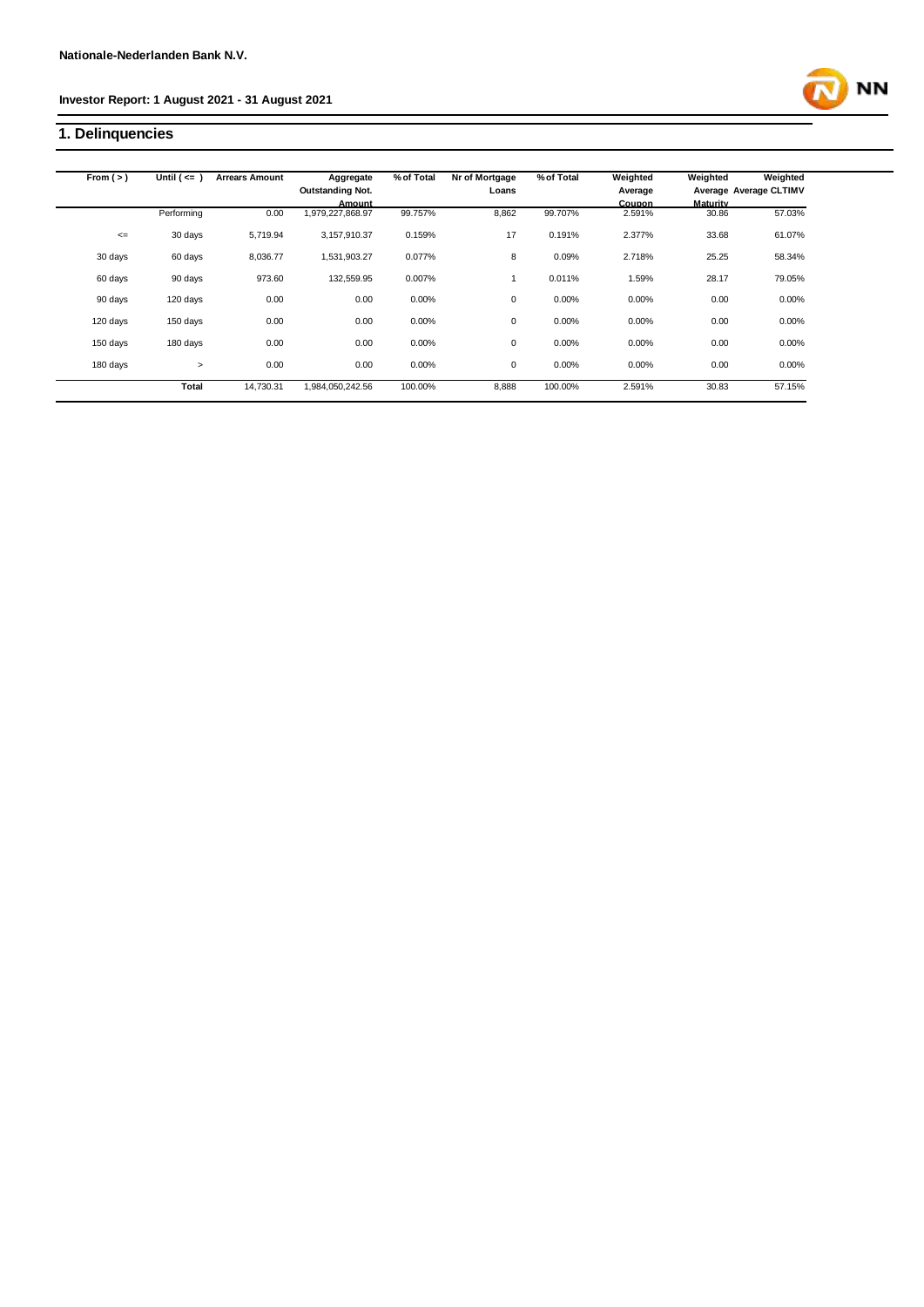### **2. Redemption Type**

| <b>Description</b>  |       | <b>Aggregate Outstanding Amount</b> | % of Total | Nr of Loanparts |         | % of Total Weighted Average Weighted Average Weighted average |          |               |
|---------------------|-------|-------------------------------------|------------|-----------------|---------|---------------------------------------------------------------|----------|---------------|
|                     |       |                                     |            |                 |         | Coupon                                                        | Maturity | <b>CLtIMV</b> |
| Annuity             |       | 757.778.781.27                      | 38.194%    | 7,685           | 37.506% | 2.43%                                                         | 25.51    | 62.965%       |
| <b>Bank Savings</b> |       | 318,160,521.13                      | 16.036%    | 3,241           | 15.817% | 3.01%                                                         | 16.17    | 53.794%       |
| Investment          |       | 54, 182, 317.54                     | 2.731%     | 298             | 1.454%  | 2.543%                                                        | 15.13    | 57.978%       |
| Interest Only       |       | 741,336,791.79                      | 37.365%    | 7,820           | 38.165% | 2.587%                                                        | 46.17    | 53.475%       |
| Linear              |       | 42,305,059.78                       | 2.132%     | 487             | 2.377%  | 2.312%                                                        | 24.58    | 57.023%       |
| Life                |       | 57,064,236.44                       | 2.876%     | 669             | 3.265%  | 2.608%                                                        | 9.09     | 48.80%        |
| Savings             |       | 13,222,534.61                       | 0.666%     | 290             | 1.415%  | 2.933%                                                        | 11.92    | 43.843%       |
|                     | Total | 1,984,050,242.56                    | 100.00%    | 20,490          | 100.00% | 2.591%                                                        | 30.86    | 57.15%        |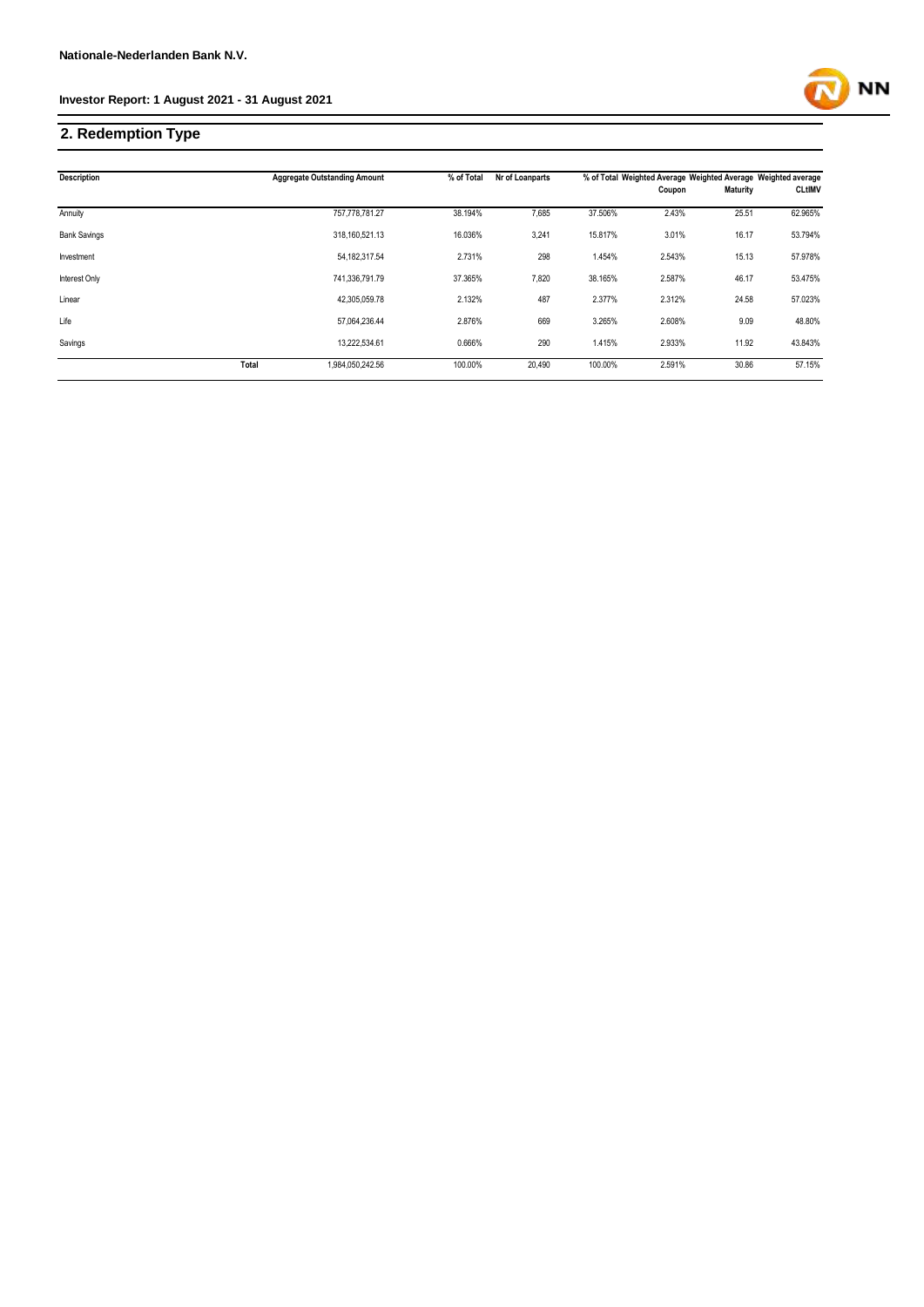#### **3. Outstanding Loan Amount**

| From $(>) -$ Until $(<=)$ |       | <b>Aggregate Outstanding Amount</b> | % of Total | Nr of Loans    |         | Coupon | % of Total Weighted Average Weighted Average Weighted average<br><b>Maturity</b> | <b>CLtIMV</b> |
|---------------------------|-------|-------------------------------------|------------|----------------|---------|--------|----------------------------------------------------------------------------------|---------------|
| $= 25.000$                |       | 49,705.08                           | 0.003%     | $\overline{4}$ | 0.045%  | 4.319% | 31.31                                                                            | 11.529%       |
| 25,000 - 50,000           |       | 1,914,921.67                        | 0.097%     | 44             | 0.495%  | 2.498% | 34.56                                                                            | 13.882%       |
| $50,000 - 75,000$         |       | 30,147,905.67                       | 1.52%      | 477            | 5.367%  | 2.583% | 44.39                                                                            | 22.732%       |
| 75,000 - 100,000          |       | 52,276,457.49                       | 2.635%     | 589            | 6.627%  | 2.645% | 38.65                                                                            | 33.60%        |
| 100,000 - 150,000         |       | 213,727,538.91                      | 10.772%    | 1,685          | 18.958% | 2.61%  | 34.07                                                                            | 46.444%       |
| 150,000 - 200,000         |       | 316,109,398.18                      | 15.933%    | 1,804          | 20.297% | 2.558% | 32.27                                                                            | 54.561%       |
| 200,000 - 250,000         |       | 334,719,349.05                      | 16.871%    | 1,492          | 16.787% | 2.556% | 29.89                                                                            | 59.224%       |
| 250,000 - 300,000         |       | 274,948,627.70                      | 13.858%    | 1,007          | 11.33%  | 2.589% | 30.15                                                                            | 60.277%       |
| 300,000 - 350,000         |       | 214,722,764.20                      | 10.822%    | 663            | 7.459%  | 2.635% | 29.24                                                                            | 61.904%       |
| 350,000 - 400,000         |       | 142,790,994.16                      | 7.197%     | 383            | 4.309%  | 2.661% | 28.13                                                                            | 62.253%       |
| 400,000 - 450,000         |       | 99,915,638.61                       | 5.036%     | 236            | 2.655%  | 2.615% | 29.78                                                                            | 62.616%       |
| 450,000 - 500,000         |       | 72,273,112.21                       | 3.643%     | 153            | 1.721%  | 2.638% | 27.56                                                                            | 62.858%       |
| 500,000 - 550,000         |       | 50,289,722.65                       | 2.535%     | 96             | 1.08%   | 2.558% | 29.54                                                                            | 62.063%       |
| 550,000 - 600,000         |       | 37,712,803.67                       | 1.901%     | 66             | 0.743%  | 2.556% | 30.04                                                                            | 63.427%       |
| 600,000 - 650,000         |       | 25,519,150.70                       | 1.286%     | 41             | 0.461%  | 2.461% | 30.84                                                                            | 59.652%       |
| 650,000 - 700,000         |       | 21,555,297.37                       | 1.086%     | 32             | 0.36%   | 2.451% | 27.84                                                                            | 61.489%       |
| 700,000 - 750,000         |       | 20,293,364.06                       | 1.023%     | 28             | 0.315%  | 2.494% | 28.80                                                                            | 61.052%       |
| 750,000 - 800,000         |       | 17,104,090.77                       | 0.862%     | 22             | 0.248%  | 2.64%  | 27.12                                                                            | 64.416%       |
| 800,000 - 850,000         |       | 18,105,937.60                       | 0.913%     | 22             | 0.248%  | 2.56%  | 30.93                                                                            | 60.891%       |
| 850,000 - 900,000         |       | 15,685,239.91                       | 0.791%     | 18             | 0.203%  | 2.624% | 30.69                                                                            | 64.963%       |
| $900,000 - 950,000$       |       | 20,324,300.62                       | 1.024%     | 22             | 0.248%  | 2.599% | 28.57                                                                            | 63.763%       |
| 950,000 - 1,000,000       |       | 3,863,922.28                        | 0.195%     | 4              | 0.045%  | 2.804% | 23.69                                                                            | 64.822%       |
| > 1.000.000               |       |                                     |            |                |         |        |                                                                                  |               |
| Unknown                   |       |                                     |            |                |         |        |                                                                                  |               |
|                           | Total | 1,984,050,242.56                    | 100.00%    | 8,888          | 100.00% | 2.591% | 30.86                                                                            | 57.15%        |

| Average | 301,187 |
|---------|---------|
| Minimum | 7,500   |
| Maximum | 979,419 |

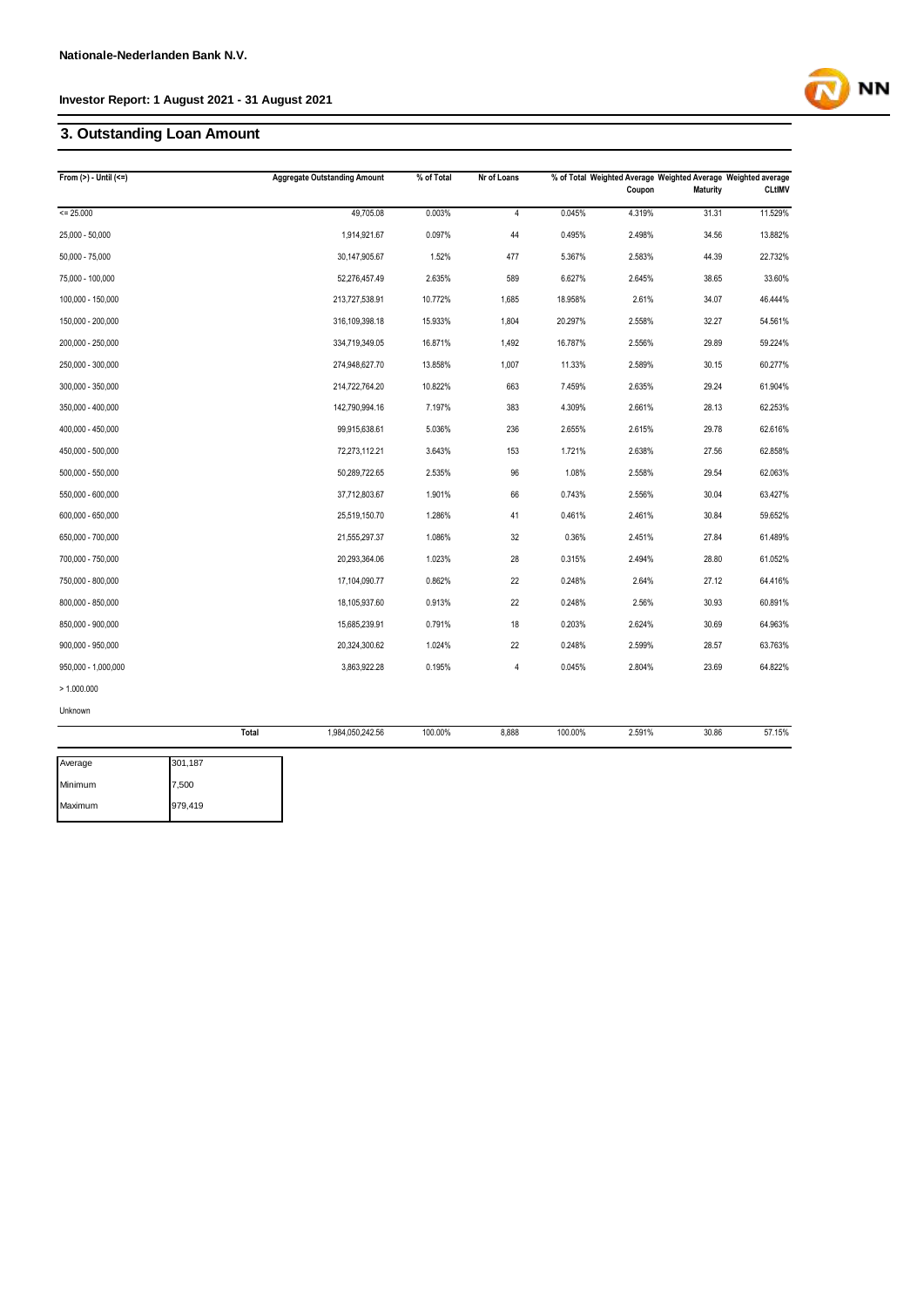#### **4. Origination Year**

| From $(>=) -$ Until $($  |       | <b>Aggregate Outstanding Amount</b> | % of Total | Nr of Loanparts |         | Coupon | % of Total Weighted Average Weighted Average Weighted average<br><b>Maturity</b> | <b>CLtIMV</b> |
|--------------------------|-------|-------------------------------------|------------|-----------------|---------|--------|----------------------------------------------------------------------------------|---------------|
| < 1995                   |       | 3,341,588.12                        | 0.168%     | 68              | 0.332%  | 2.749% | 52.06                                                                            | 22.921%       |
| 1995 - 1996              |       | 1,432,834.64                        | 0.072%     | 34              | 0.166%  | 2.47%  | 57.85                                                                            | 24.579%       |
| 1996 - 1997              |       | 3,892,639.49                        | 0.196%     | 88              | 0.429%  | 2.547% | 41.80                                                                            | 25.866%       |
| 1997 - 1998              |       | 5,892,658.79                        | 0.297%     | 125             | 0.61%   | 2.793% | 41.47                                                                            | 31.123%       |
| 1998 - 1999              |       | 10,769,459.02                       | 0.543%     | 174             | 0.849%  | 2.671% | 34.75                                                                            | 36.895%       |
| 1999 - 2000              |       | 17,629,651.15                       | 0.889%     | 296             | 1.445%  | 2.446% | 44.21                                                                            | 36.16%        |
| 2000 - 2001              |       | 8,592,254.90                        | 0.433%     | 136             | 0.664%  | 2.312% | 44.07                                                                            | 36.512%       |
| 2001 - 2002              |       | 11,400,425.08                       | 0.575%     | 156             | 0.761%  | 2.574% | 50.14                                                                            | 37.064%       |
| 2002 - 2003              |       | 10,652,317.12                       | 0.537%     | 145             | 0.708%  | 2.819% | 53.93                                                                            | 42.435%       |
| 2003 - 2004              |       | 17,271,320.84                       | 0.871%     | 200             | 0.976%  | 2.615% | 50.79                                                                            | 44.475%       |
| 2004 - 2005              |       | 27,200,801.61                       | 1.371%     | 332             | 1.62%   | 2.648% | 50.78                                                                            | 45.792%       |
| 2005 - 2006              |       | 44,348,156.43                       | 2.235%     | 476             | 2.323%  | 2.50%  | 43.50                                                                            | 48.745%       |
| 2006 - 2007              |       | 43,624,396.01                       | 2.199%     | 449             | 2.191%  | 2.738% | 36.78                                                                            | 54.292%       |
| 2007 - 2008              |       | 21,097,745.85                       | 1.063%     | 280             | 1.367%  | 2.914% | 51.34                                                                            | 51.52%        |
| 2008 - 2009              |       | 55,064,249.45                       | 2.775%     | 485             | 2.367%  | 2.553% | 48.51                                                                            | 55.342%       |
| 2009 - 2010              |       | 91,474,976.27                       | 4.611%     | 711             | 3.47%   | 2.674% | 32.48                                                                            | 57.929%       |
| 2010 - 2011              |       | 69,012,150.05                       | 3.478%     | 602             | 2.938%  | 2.06%  | 43.27                                                                            | 52.179%       |
| 2011 - 2012              |       | 111,824,301.29                      | 5.636%     | 1,116           | 5.447%  | 2.498% | 49.90                                                                            | 50.548%       |
| 2012 - 2013              |       | 109,851,828.78                      | 5.537%     | 1,248           | 6.091%  | 3.221% | 39.15                                                                            | 48.814%       |
| 2013 - 2014              |       | 124,459,829.37                      | 6.273%     | 1,478           | 7.213%  | 3.35%  | 19.96                                                                            | 46.91%        |
| 2014 - 2015              |       | 63,676,429.38                       | 3.209%     | 639             | 3.119%  | 3.226% | 21.39                                                                            | 48.299%       |
| 2015 - 2016              |       | 45,504,821.09                       | 2.294%     | 505             | 2.465%  | 2.921% | 21.66                                                                            | 50.528%       |
| 2016 - 2017              |       | 181,849,722.78                      | 9.166%     | 1,746           | 8.521%  | 2.717% | 23.66                                                                            | 55.087%       |
| 2017 - 2018              |       | 140,767,078.51                      | 7.095%     | 1,341           | 6.545%  | 2.643% | 23.47                                                                            | 57.754%       |
| 2018 - 2019              |       | 264,176,695.89                      | 13.315%    | 2,297           | 11.21%  | 2.532% | 25.68                                                                            | 65.051%       |
| 2019 - 2020              |       | 433,380,025.91                      | 21.843%    | 4,301           | 20.991% | 2.227% | 26.62                                                                            | 67.565%       |
| $2020 =$                 |       | 65,861,884.74                       | 3.32%      | 1,062           | 5.183%  | 1.90%  | 26.52                                                                            | 66.047%       |
| Unknown                  |       |                                     |            |                 |         |        |                                                                                  |               |
|                          | Total | 1,984,050,242.56                    | 100.00%    | 20,490          | 100.00% | 2.591% | 30.86                                                                            | 57.15%        |
| 2014<br>Weighted Average |       |                                     |            |                 |         |        |                                                                                  |               |

| Weighted Average | <b>I2014</b> |
|------------------|--------------|
| Minimum          | 1992         |
| Maximum          | 2021         |

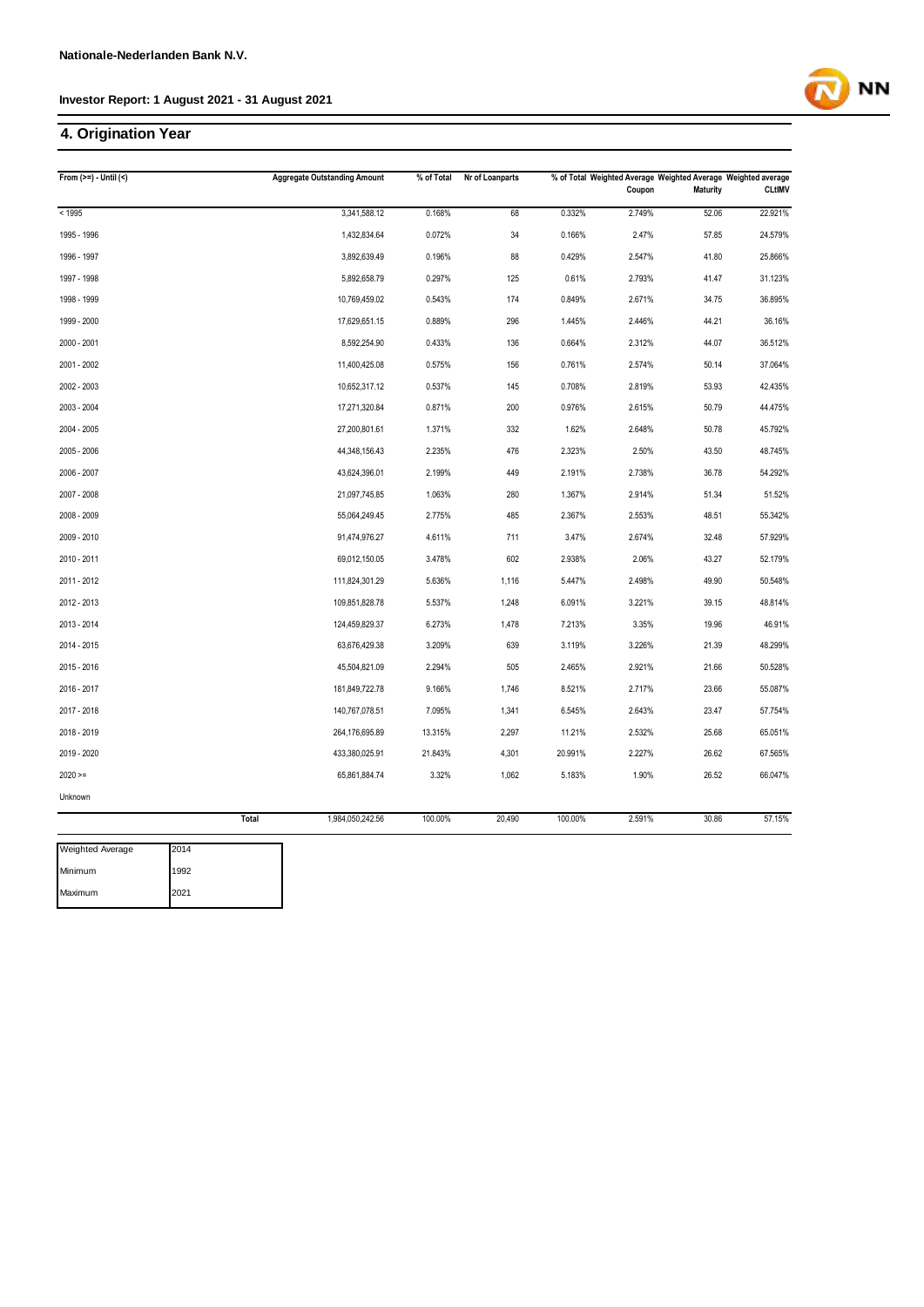# **5. Seasoning**

| From $(>=) -$ Until $($ |              | <b>Aggregate Outstanding Amount</b> | % of Total | Nr of Loanparts |         | % of Total Weighted Average Weighted Average Weighted average<br>Coupon | Maturity | <b>CLtIMV</b> |
|-------------------------|--------------|-------------------------------------|------------|-----------------|---------|-------------------------------------------------------------------------|----------|---------------|
| 1 Year                  |              | 24,256,572.42                       | 1.223%     | 465             | 2.269%  | 1.848%                                                                  | 27.32    | 66.922%       |
| 1 Year - 2 Years        |              | 225,835,383.04                      | 11.383%    | 2,422           | 11.82%  | 1.948%                                                                  | 26.81    | 68.171%       |
| 2 Years - 3 Years       |              | 312,748,402.13                      | 15.763%    | 3,041           | 14.841% | 2.441%                                                                  | 26.25    | 66.351%       |
| 3 Years - 4 Years       |              | 228,881,895.42                      | 11.536%    | 1,973           | 9.629%  | 2.559%                                                                  | 25.45    | 64.375%       |
| 4 Years - 5 Years       |              | 197,488,804.84                      | 9.954%     | 1,844           | 9.00%   | 2.616%                                                                  | 23.64    | 56.795%       |
| 5 Years - 6 Years       |              | 111,598,628.61                      | 5.625%     | 1,159           | 5.656%  | 2.852%                                                                  | 23.01    | 53.412%       |
| 6 Years - 7 Years       |              | 43,198,115.89                       | 2.177%     | 474             | 2.313%  | 2.989%                                                                  | 21.79    | 51.566%       |
| 7 Years - 8 Years       |              | 86,320,874.90                       | 4.351%     | 889             | 4.339%  | 3.251%                                                                  | 21.21    | 47.641%       |
| 8 Years - 9 Years       |              | 126,065,616.97                      | 6.354%     | 1,530           | 7.467%  | 3.506%                                                                  | 19.43    | 47.19%        |
| 9 Years - 10 Years      |              | 102,102,723.38                      | 5.146%     | 1,133           | 5.53%   | 2.835%                                                                  | 47.82    | 49.395%       |
| 10 Years - 11 Years     |              | 107,166,895.95                      | 5.401%     | 1,009           | 4.924%  | 2.387%                                                                  | 51.16    | 50.598%       |
| 11 Years - 12 Years     |              | 55,189,998.54                       | 2.782%     | 489             | 2.387%  | 2.074%                                                                  | 39.62    | 53.133%       |
| 12 Years - 13 Years     |              | 104,190,907.37                      | 5.251%     | 809             | 3.948%  | 2.682%                                                                  | 36.23    | 57.751%       |
| 13 Years - 14 Years     |              | 36,384,060.22                       | 1.834%     | 363             | 1.772%  | 2.583%                                                                  | 47.46    | 55.083%       |
| 14 Years - 15 Years     |              | 23,962,965.07                       | 1.208%     | 296             | 1.445%  | 2.887%                                                                  | 47.91    | 52.111%       |
| 15 Years - 16 Years     |              | 48,282,074.06                       | 2.434%     | 473             | 2.308%  | 2.685%                                                                  | 36.76    | 53.438%       |
| 16 Years - 17 Years     |              | 40,141,909.47                       | 2.023%     | 466             | 2.274%  | 2.527%                                                                  | 45.14    | 47.583%       |
| 17 Years - 18 Years     |              | 27,002,748.81                       | 1.361%     | 312             | 1.523%  | 2.562%                                                                  | 52.94    | 44.675%       |
| 18 Years - 19 Years     |              | 12,829,362.41                       | 0.647%     | 161             | 0.786%  | 2.752%                                                                  | 49.96    | 45.424%       |
| 19 Years - 20 Years     |              | 10,397,614.69                       | 0.524%     | 146             | 0.713%  | 2.907%                                                                  | 49.43    | 40.907%       |
| 20 Years - 21 Years     |              | 11,111,042.65                       | 0.56%      | 161             | 0.786%  | 2.392%                                                                  | 52.28    | 35.366%       |
| 21 Years - 22 Years     |              | 10,605,129.99                       | 0.535%     | 168             | 0.82%   | 2.437%                                                                  | 45.53    | 37.161%       |
| 22 Years - 23 Years     |              | 17,744,074.44                       | 0.894%     | 290             | 1.415%  | 2.469%                                                                  | 40.26    | 35.822%       |
| 23 Years - 24 Years     |              | 7,505,013.30                        | 0.378%     | 136             | 0.664%  | 2.71%                                                                   | 37.79    | 36.318%       |
| 24 Years - 25 Years     |              | 5,936,132.15                        | 0.299%     | 117             | 0.571%  | 2.737%                                                                  | 37.14    | 30.748%       |
| 25 Years - 26 Years     |              | 2,747,966.30                        | 0.139%     | 73              | 0.356%  | 2.545%                                                                  | 48.79    | 25.111%       |
| 26 Years - 27 Years     |              | 1,558,019.94                        | 0.079%     | 27              | 0.132%  | 2.353%                                                                  | 67.14    | 19.239%       |
| 27 Years - 28 Years     |              | 1,712,464.31                        | 0.086%     | 41              | 0.20%   | 2.88%                                                                   | 51.03    | 22.295%       |
| 28 Years - 29 Years     |              | 682,563.19                          | 0.034%     | 15              | 0.073%  | 2.885%                                                                  | 44.30    | 28.477%       |
| 29 Years - 30 Years     |              | 402,282.10                          | 0.02%      | 8               | 0.039%  | 2.584%                                                                  | 36.73    | 29.504%       |
| $30$ Years $>=$         |              |                                     |            |                 |         |                                                                         |          |               |
| Unknown                 |              |                                     |            |                 |         |                                                                         |          |               |
|                         | <b>Total</b> | 1,984,050,242.56                    | 100.00%    | 20,490          | 100.00% | 2.591%                                                                  | 30.86    | 57.15%        |
| Weighted Average        | 7 Years      |                                     |            |                 |         |                                                                         |          |               |
|                         |              |                                     |            |                 |         |                                                                         |          |               |



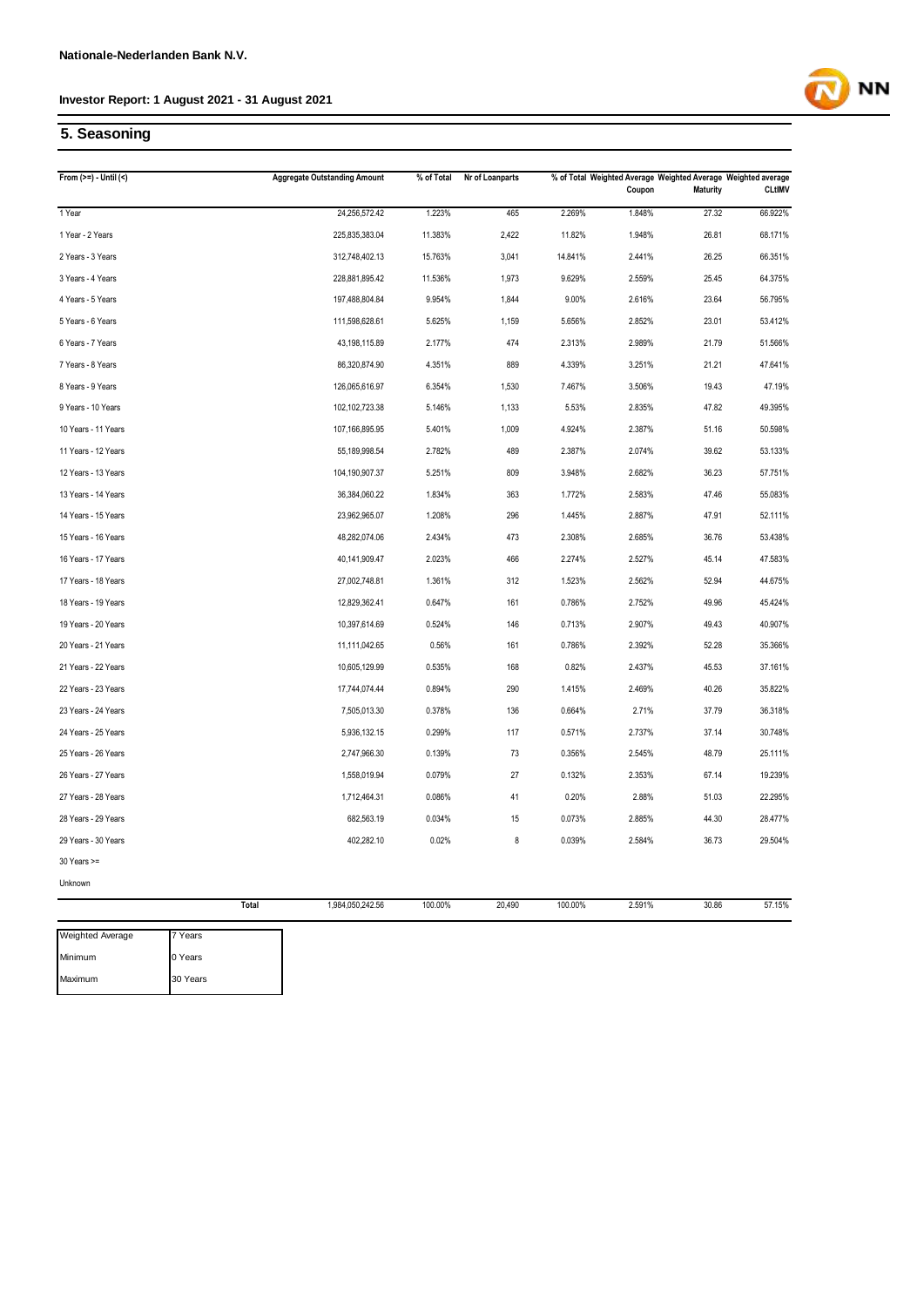#### **6. Legal Maturity**

| From $(>=) -$ Until $($         |       | <b>Aggregate Outstanding Amount</b> | % of Total | Nr of Loanparts |         | % of Total Weighted Average Weighted Average Weighted average<br>Coupon | <b>Maturity</b> | <b>CLtIMV</b> |
|---------------------------------|-------|-------------------------------------|------------|-----------------|---------|-------------------------------------------------------------------------|-----------------|---------------|
|                                 |       |                                     |            |                 |         |                                                                         |                 |               |
| 2015 - 2020                     |       |                                     |            |                 |         |                                                                         |                 |               |
| 2020 - 2025                     |       | 8,384,984.34                        | 0.423%     | 205             | 1.00%   | 2.63%                                                                   | 2.00            | 37.676%       |
| 2025 - 2030                     |       | 39,039,557.61                       | 1.968%     | 749             | 3.655%  | 2.736%                                                                  | 6.44            | 41.42%        |
| 2030 - 2035                     |       | 120,689,203.61                      | 6.083%     | 1,621           | 7.911%  | 2.979%                                                                  | 11.08           | 47.457%       |
| 2035 - 2040                     |       | 228,072,479.84                      | 11.495%    | 2,072           | 10.112% | 2.805%                                                                  | 16.03           | 56.877%       |
| 2040 - 2045                     |       | 320,860,088.72                      | 16.172%    | 3,219           | 15.71%  | 2.952%                                                                  | 21.23           | 53.162%       |
| 2045 - 2050                     |       | 923,471,163.03                      | 46.545%    | 8,303           | 40.522% | 2.431%                                                                  | 26.60           | 63.795%       |
| 2050 - 2055                     |       | 46,269,855.63                       | 2.332%     | 760             | 3.709%  | 1.696%                                                                  | 28.86           | 66.265%       |
| 2055 - 2060                     |       |                                     |            |                 |         |                                                                         |                 |               |
| 2060 - 2065                     |       |                                     |            |                 |         |                                                                         |                 |               |
| 2065 - 2070                     |       |                                     |            |                 |         |                                                                         |                 |               |
| 2070 - 2075                     |       |                                     |            |                 |         |                                                                         |                 |               |
| 2075 - 2080                     |       |                                     |            |                 |         |                                                                         |                 |               |
| 2080 - 2085                     |       |                                     |            |                 |         |                                                                         |                 |               |
| 2085 - 2090                     |       |                                     |            |                 |         |                                                                         |                 |               |
| 2090 - 2095                     |       |                                     |            |                 |         |                                                                         |                 |               |
| 2095 - 2100                     |       | 297,262,909.78                      | 14.983%    | 3,561           | 17.379% | 2.495%                                                                  | 78.25           | 46.155%       |
| $2100 >=$                       |       |                                     |            |                 |         |                                                                         |                 |               |
| Unknown                         |       |                                     |            |                 |         |                                                                         |                 |               |
|                                 | Total | 1,984,050,242.56                    | 100.00%    | 20,490          | 100.00% | 2.591%                                                                  | 30.86           | 57.15%        |
| 2052<br><b>Weighted Average</b> |       |                                     |            |                 |         |                                                                         |                 |               |

| <b>Weighted Average</b> | 2052 |
|-------------------------|------|
| Minimum                 | 2021 |
| Maximum                 | 2099 |

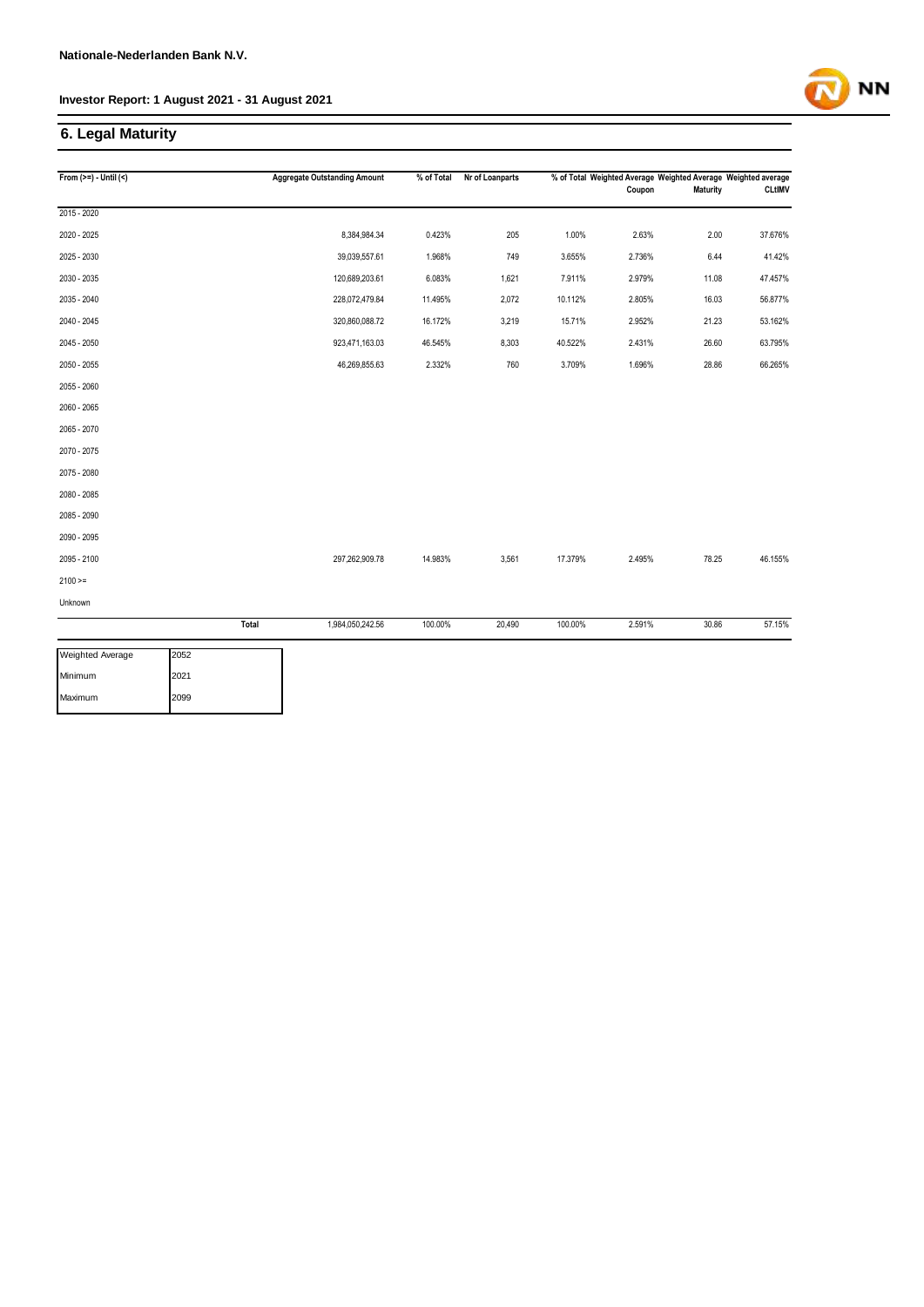#### **7. Remaining Tenor**

| From $(>=) -$ Until $($ |       | <b>Aggregate Outstanding Amount</b> | % of Total | Nr of Loanparts |         | % of Total Weighted Average Weighted Average Weighted average<br>Coupon | <b>Maturity</b> | <b>CLtIMV</b> |
|-------------------------|-------|-------------------------------------|------------|-----------------|---------|-------------------------------------------------------------------------|-----------------|---------------|
| < 0 Year                |       |                                     |            |                 |         |                                                                         |                 |               |
| 0 Year - 1 Year         |       | 1,928,242.95                        | 0.097%     | 40              | 0.195%  | 2.444%                                                                  | 0.53            | 39.081%       |
| 1 Year - 2 Years        |       | 1,436,261.91                        | 0.072%     | 48              | 0.234%  | 2.666%                                                                  | 1.51            | 34.675%       |
| 2 Years - 3 Years       |       | 3,669,481.62                        | 0.185%     | 85              | 0.415%  | 2.711%                                                                  | 2.52            | 38.127%       |
| 3 Years - 4 Years       |       | 3,446,020.80                        | 0.174%     | 81              | 0.395%  | 2.692%                                                                  | 3.49            | 41.32%        |
| 4 Years - 5 Years       |       | 4,181,593.05                        | 0.211%     | 112             | 0.547%  | 2.76%                                                                   | 4.50            | 41.769%       |
| 5 Years - 6 Years       |       | 7,125,444.91                        | 0.359%     | 140             | 0.683%  | 2.714%                                                                  | 5.48            | 37.851%       |
| 6 Years - 7 Years       |       | 9,045,737.62                        | 0.456%     | 164             | 0.80%   | 2.84%                                                                   | 6.50            | 43.85%        |
| 7 Years - 8 Years       |       | 12,605,442.04                       | 0.635%     | 210             | 1.025%  | 2.731%                                                                  | 7.50            | 41.21%        |
| 8 Years - 9 Years       |       | 11,673,935.94                       | 0.588%     | 189             | 0.922%  | 2.545%                                                                  | 8.50            | 41.569%       |
| 9 Years - 10 Years      |       | 24,555,564.24                       | 1.238%     | 350             | 1.708%  | 2.823%                                                                  | 9.52            | 45.476%       |
| 10 Years - 11 Years     |       | 23,979,357.04                       | 1.209%     | 338             | 1.65%   | 2.999%                                                                  | 10.45           | 47.241%       |
| 11 Years - 12 Years     |       | 25,998,287.42                       | 1.31%      | 347             | 1.694%  | 3.449%                                                                  | 11.51           | 47.665%       |
| 12 Years - 13 Years     |       | 27,668,515.84                       | 1.395%     | 337             | 1.645%  | 2.883%                                                                  | 12.48           | 49.838%       |
| 13 Years - 14 Years     |       | 36,720,120.07                       | 1.851%     | 415             | 2.025%  | 2.745%                                                                  | 13.52           | 52.304%       |
| 14 Years - 15 Years     |       | 52,359,954.34                       | 2.639%     | 478             | 2.333%  | 2.781%                                                                  | 14.44           | 54.122%       |
| 15 Years - 16 Years     |       | 29,208,155.74                       | 1.472%     | 317             | 1.547%  | 3.102%                                                                  | 15.43           | 54.017%       |
| 16 Years - 17 Years     |       | 29,917,057.46                       | 1.508%     | 281             | 1.371%  | 2.788%                                                                  | 16.59           | 56.478%       |
| 17 Years - 18 Years     |       | 74,273,086.13                       | 3.744%     | 579             | 2.826%  | 2.799%                                                                  | 17.51           | 61.047%       |
| 18 Years - 19 Years     |       | 43,181,807.84                       | 2.176%     | 375             | 1.83%   | 2.338%                                                                  | 18.43           | 58.162%       |
| 19 Years - 20 Years     |       | 43,365,179.86                       | 2.186%     | 370             | 1.806%  | 2.427%                                                                  | 19.45           | 58.381%       |
| 20 Years - 21 Years     |       | 36,418,294.90                       | 1.836%     | 377             | 1.84%   | 2.951%                                                                  | 20.47           | 56.825%       |
| 21 Years - 22 Years     |       | 102,397,953.96                      | 5.161%     | 1,148           | 5.603%  | 3.266%                                                                  | 21.52           | 50.596%       |
| 22 Years - 23 Years     |       | 92,484,559.50                       | 4.661%     | 899             | 4.388%  | 3.051%                                                                  | 22.41           | 50.509%       |
| 23 Years - 24 Years     |       | 49,022,098.95                       | 2.471%     | 487             | 2.377%  | 2.754%                                                                  | 23.43           | 55.53%        |
| 24 Years - 25 Years     |       | 93,417,574.01                       | 4.708%     | 895             | 4.368%  | 2.702%                                                                  | 24.58           | 55.499%       |
| 25 Years - 26 Years     |       | 184,103,199.88                      | 9.279%     | 1,607           | 7.843%  | 2.587%                                                                  | 25.33           | 58.173%       |
| 26 Years - 27 Years     |       | 183,375,790.89                      | 9.242%     | 1,508           | 7.36%   | 2.518%                                                                  | 26.60           | 65.174%       |
| 27 Years - 28 Years     |       | 246,650,069.23                      | 12.432%    | 2,233           | 10.898% | 2.481%                                                                  | 27.52           | 66.803%       |
| 28 Years - 29 Years     |       | 214,385,447.18                      | 10.805%    | 2,162           | 10.551% | 1.93%                                                                   | 28.18           | 68.892%       |
| 29 Years - 30 Years     |       | 18,193,097.46                       | 0.917%     | 357             | 1.742%  | 1.64%                                                                   | 29.49           | 66.685%       |
| $30$ Years $>=$         |       | 297,262,909.78                      | 14.983%    | 3,561           | 17.379% | 2.495%                                                                  | 78.25           | 46.155%       |
| Unknown                 |       |                                     |            |                 |         |                                                                         |                 |               |
|                         | Total | 1,984,050,242.56                    | 100.00%    | 20,490          | 100.00% | 2.591%                                                                  | 30.86           | 57.15%        |



**NN**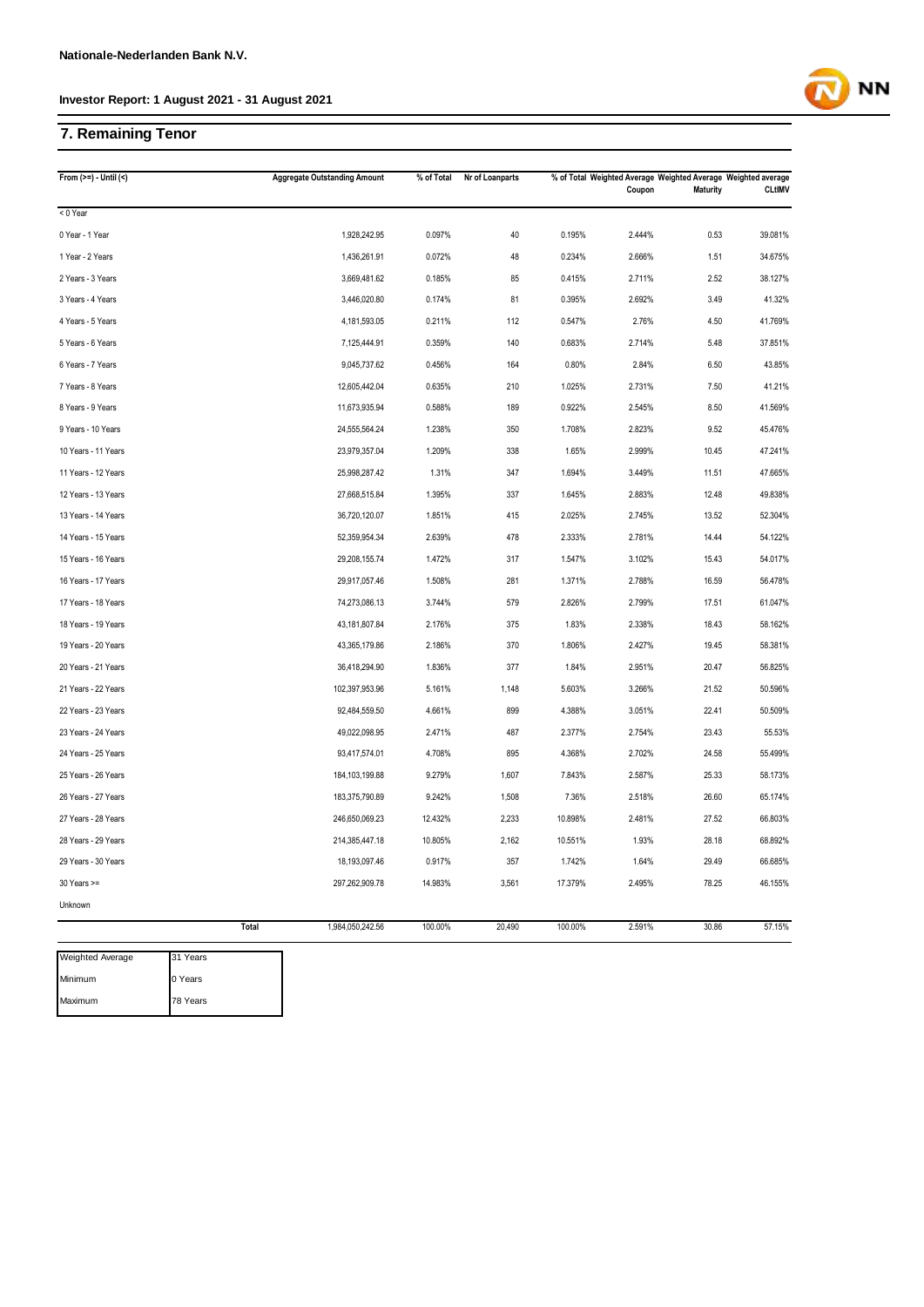## **8. Current Loan to Original Market Value**

| From $(>) -$ Until $(<=)$ |       | <b>Aggregate Outstanding Amount</b> | % of Total | Nr of Loans |         | % of Total Weighted Average Weighted Average Weighted average |          |               |
|---------------------------|-------|-------------------------------------|------------|-------------|---------|---------------------------------------------------------------|----------|---------------|
|                           |       |                                     |            |             |         | Coupon                                                        | Maturity | <b>CLtIMV</b> |
| <b>NHG</b>                |       | 528,239,756.85                      | 26.624%    | 3,234       | 36.386% | 2.49%                                                         | 27.39    | 58.649%       |
| $= 10%$                   |       | 742,424.64                          | 0.037%     | 14          | 0.158%  | 2.051%                                                        | 47.89    | 4.931%        |
| 10 % - 20 %               |       | 6,049,952.71                        | 0.305%     | 86          | 0.968%  | 2.551%                                                        | 50.16    | 10.635%       |
| 20 % - 30 %               |       | 17,272,480.64                       | 0.871%     | 188         | 2.115%  | 2.464%                                                        | 44.94    | 17.758%       |
| 30 % - 40 %               |       | 36,641,199.53                       | 1.847%     | 305         | 3.432%  | 2.608%                                                        | 43.18    | 24.355%       |
| 40 % - 50 %               |       | 76,566,402.66                       | 3.859%     | 459         | 5.164%  | 2.596%                                                        | 40.35    | 32.782%       |
| 50 % - 60 %               |       | 111,653,140.26                      | 5.628%     | 548         | 6.166%  | 2.635%                                                        | 38.06    | 40.518%       |
| 60 % - 70 %               |       | 201,763,780.53                      | 10.169%    | 812         | 9.136%  | 2.621%                                                        | 33.25    | 48.398%       |
| 70 % - 80 %               |       | 287,863,832.19                      | 14.509%    | 1,029       | 11.577% | 2.635%                                                        | 32.42    | 55.688%       |
| 80 % - 90 %               |       | 386,023,353.43                      | 19.456%    | 1,222       | 13.749% | 2.639%                                                        | 28.91    | 63.765%       |
| 90 % - 100 %              |       | 331,233,919.12                      | 16.695%    | 991         | 11.15%  | 2.629%                                                        | 28.78    | 71.543%       |
| 100 % - 110 %             |       |                                     |            |             |         |                                                               |          |               |
| 110 % - 120 %             |       |                                     |            |             |         |                                                               |          |               |
| 120 % - 130 %             |       |                                     |            |             |         |                                                               |          |               |
| 130 % - 140 %             |       |                                     |            |             |         |                                                               |          |               |
| 140 % - 150 %             |       |                                     |            |             |         |                                                               |          |               |
| 150% >                    |       |                                     |            |             |         |                                                               |          |               |
| Unknown                   |       |                                     |            |             |         |                                                               |          |               |
|                           | Total | 1,984,050,242.56                    | 100.00%    | 8,888       | 100.00% | 2.591%                                                        | 30.86    | 57.15%        |

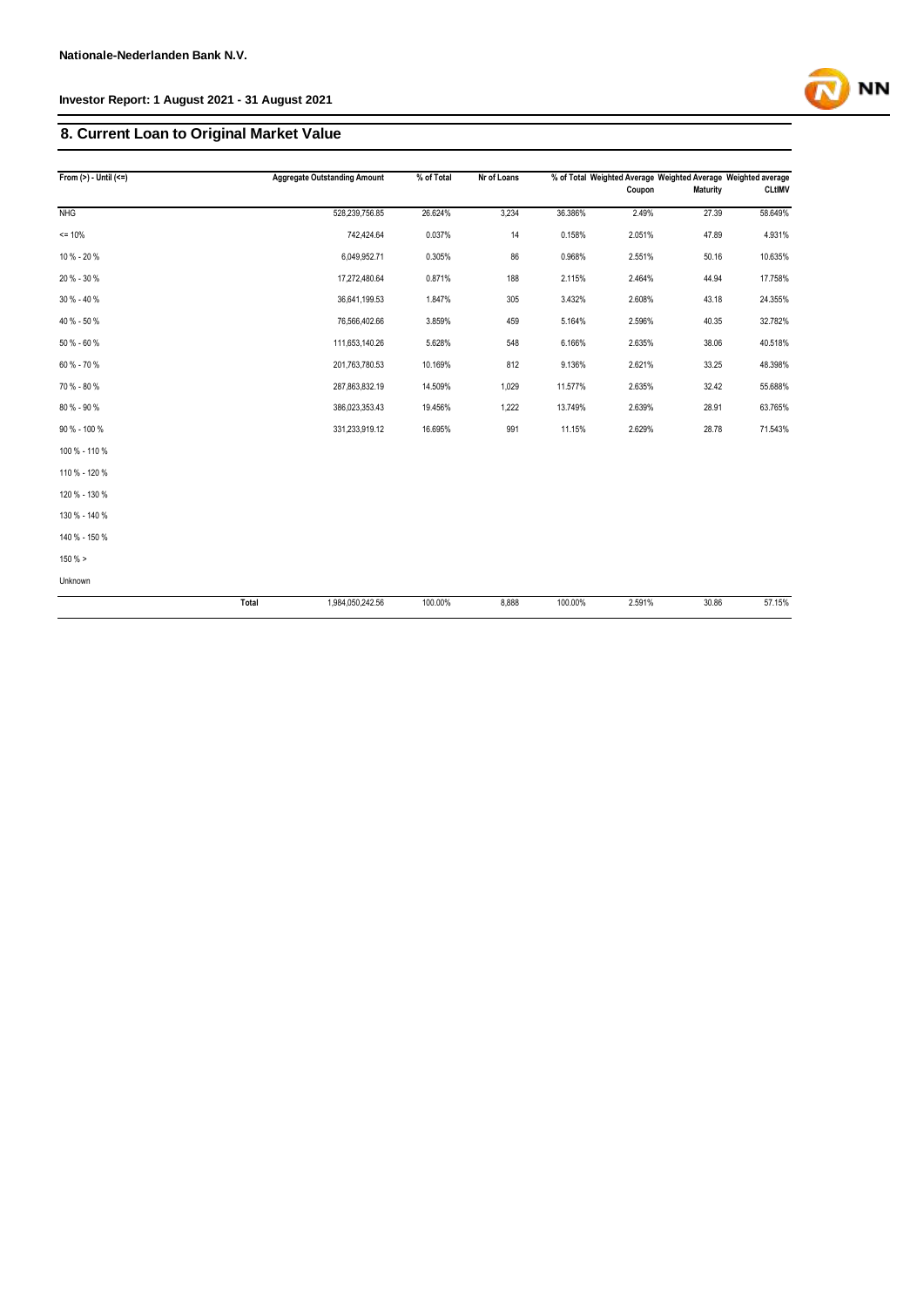#### **9. Current Loan To Indexed Market Value**

| From $(>) -$ Until $(<=)$ |       | <b>Aggregate Outstanding Amount</b> | % of Total | Nr of Loans |         | Coupon | % of Total Weighted Average Weighted Average Weighted average<br><b>Maturity</b> | <b>CLtIMV</b> |
|---------------------------|-------|-------------------------------------|------------|-------------|---------|--------|----------------------------------------------------------------------------------|---------------|
| <b>NHG</b>                |       | 528,239,756.85                      | 26.624%    | 3,234       | 36.386% | 2.49%  | 27.39                                                                            | 58.649%       |
| $= 10 \%$                 |       | 4,893,726.29                        | 0.247%     | 72          | 0.81%   | 2.361% | 57.22                                                                            | 7.874%        |
|                           |       |                                     |            |             |         |        |                                                                                  |               |
| 10 % - 20 %               |       | 26,448,327.78                       | 1.333%     | 305         | 3.432%  | 2.502% | 51.97                                                                            | 15.713%       |
| 20 % - 30 %               |       | 63,753,284.68                       | 3.213%     | 487         | 5.479%  | 2.689% | 42.46                                                                            | 25.518%       |
| 30 % - 40 %               |       | 126,359,913.91                      | 6.369%     | 657         | 7.392%  | 2.657% | 39.05                                                                            | 35.457%       |
| 40 % - 50 %               |       | 217,420,329.83                      | 10.958%    | 910         | 10.239% | 2.725% | 34.23                                                                            | 45.233%       |
| 50 % - 60 %               |       | 354,288,612.83                      | 17.857%    | 1,220       | 13.726% | 2.652% | 32.02                                                                            | 55.275%       |
| 60 % - 70 %               |       | 354,442,352.25                      | 17.865%    | 1,117       | 12.568% | 2.631% | 28.69                                                                            | 64.897%       |
| 70 % - 80 %               |       | 250,940,502.33                      | 12.648%    | 729         | 8.202%  | 2.569% | 27.65                                                                            | 74.371%       |
| 80 % - 90 %               |       | 54,362,172.36                       | 2.74%      | 151         | 1.699%  | 2.274% | 27.59                                                                            | 82.727%       |
| 90 % - 100 %              |       | 2,901,263.45                        | 0.146%     | 6           | 0.068%  | 2.397% | 27.41                                                                            | 92.123%       |
| 100 % - 110 %             |       |                                     |            |             |         |        |                                                                                  |               |
| 110 % - 120 %             |       |                                     |            |             |         |        |                                                                                  |               |
| 120 % - 130 %             |       |                                     |            |             |         |        |                                                                                  |               |
| 130 % - 140 %             |       |                                     |            |             |         |        |                                                                                  |               |
| 140 % - 150 %             |       |                                     |            |             |         |        |                                                                                  |               |
| $150 \%$ >                |       |                                     |            |             |         |        |                                                                                  |               |
| Unknown                   |       |                                     |            |             |         |        |                                                                                  |               |
|                           | Total | 1,984,050,242.56                    | 100.00%    | 8,888       | 100.00% | 2.591% | 30.86                                                                            | 57.15%        |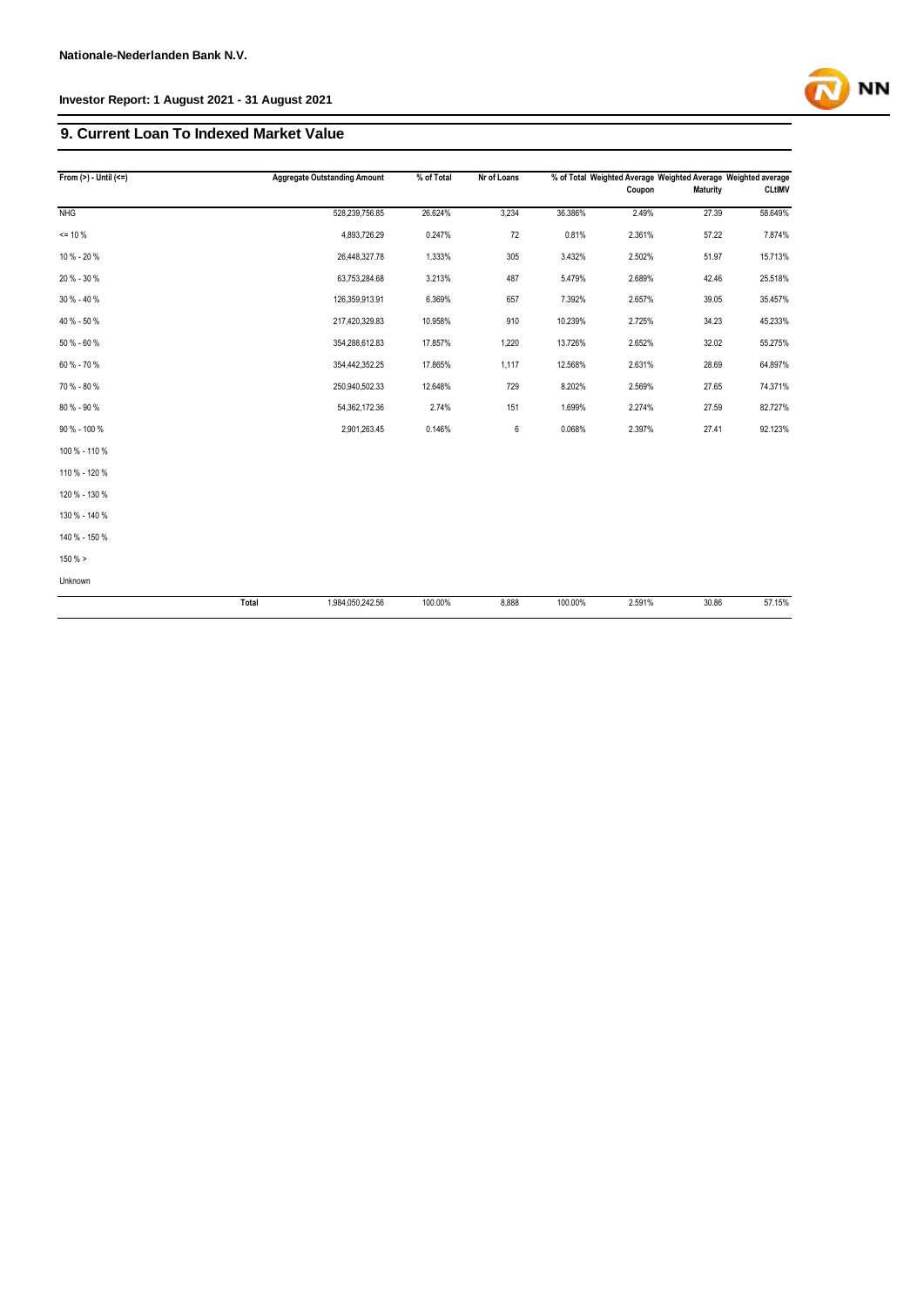#### **10. Loanpart Coupon (interest rate bucket)**

| From $(>) -$ Until $(<=)$ |       | <b>Aggregate Outstanding Amount</b> | % of Total | Nr of Loanparts |         | Coupon | % of Total Weighted Average Weighted Average Weighted average<br><b>Maturity</b> | <b>CLtIMV</b> |
|---------------------------|-------|-------------------------------------|------------|-----------------|---------|--------|----------------------------------------------------------------------------------|---------------|
| $= 0.5 \%$                |       |                                     |            |                 |         |        |                                                                                  |               |
| $0.5\% - 1.0\%$           |       | 3.075.054.14                        | 0.155%     | 44              | 0.215%  | 0.923% | 34.95                                                                            | 49.137%       |
| $1.0\% - 1.5\%$           |       | 125,678,805.31                      | 6.334%     | 1,629           | 7.95%   | 1.326% | 36.22                                                                            | 50.391%       |
| $1.5\% - 2.0\%$           |       | 343,399,462.63                      | 17.308%    | 3,780           | 18.448% | 1.763% | 31.73                                                                            | 60.092%       |
| $2.0 \% - 2.5 \%$         |       | 477,886,532.81                      | 24.086%    | 4,982           | 24.314% | 2.272% | 31.60                                                                            | 59.189%       |
| $2.5\% - 3.0\%$           |       | 653,836,380.25                      | 32.955%    | 5,904           | 28.814% | 2.759% | 30.21                                                                            | 58.563%       |
| $3.0\% - 3.5\%$           |       | 173,953,312.15                      | 8.768%     | 1,694           | 8.267%  | 3.197% | 32.71                                                                            | 55.419%       |
| $3.5\% - 4.0\%$           |       | 56,601,913.72                       | 2.853%     | 594             | 2.899%  | 3.748% | 29.85                                                                            | 51.106%       |
| 4.0 % - 4.5 %             |       | 61,513,393.24                       | 3.10%      | 745             | 3.636%  | 4.182% | 24.91                                                                            | 46.789%       |
| 4.5% - 5.0%               |       | 42,823,557.80                       | 2.158%     | 558             | 2.723%  | 4.777% | 21.83                                                                            | 49.901%       |
| $5.0\% - 5.5\%$           |       | 32,590,589.99                       | 1.643%     | 395             | 1.928%  | 5.252% | 21.58                                                                            | 48.406%       |
| $5.5\% - 6.0\%$           |       | 9,746,320.73                        | 0.491%     | 125             | 0.61%   | 5.735% | 19.13                                                                            | 45.074%       |
| $6.0 % - 6.5 %$           |       | 2,831,702.07                        | 0.143%     | 38              | 0.185%  | 6.229% | 28.43                                                                            | 44.979%       |
| $6.5\% - 7.0\%$           |       | 91.890.05                           | 0.005%     | 1               | 0.005%  | 6.55%  | 78.25                                                                            | 9.485%        |
| $7.0\% >$                 |       | 21,327.67                           | 0.001%     | $\mathbf{1}$    | 0.005%  | 7.30%  | 78.25                                                                            | 10.158%       |
| Unknown                   |       |                                     |            |                 |         |        |                                                                                  |               |
|                           | Total | 1,984,050,242.56                    | 100.00%    | 20,490          | 100.00% | 2.591% | 30.86                                                                            | 57.15%        |

| Weighted Average | 2.6% |
|------------------|------|
| Minimum          | 0.7% |
| Maximum          | 7.3% |

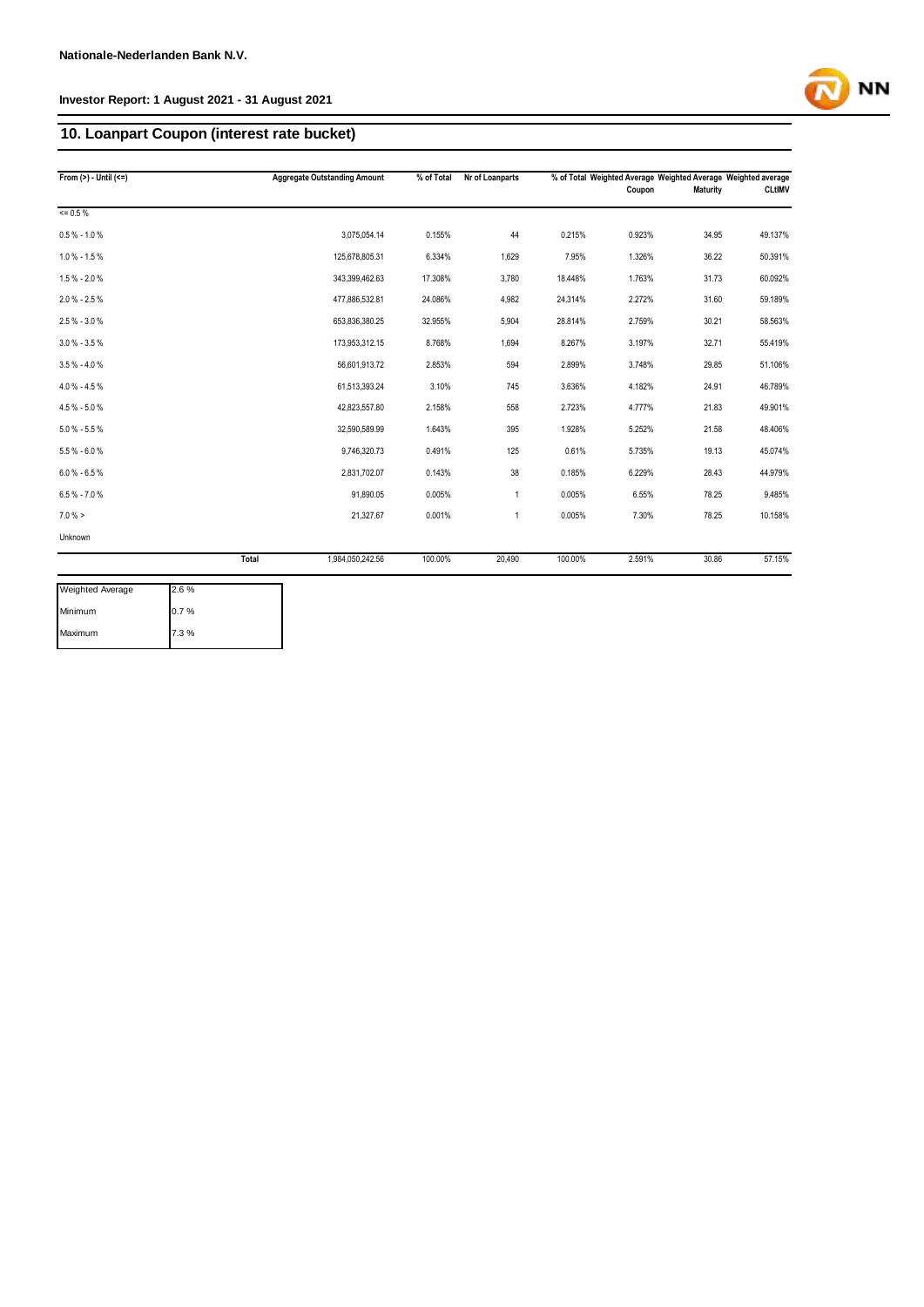#### **11. Remaining Interest Rate Fixed Period**

| From $(>=) -$ Until $($               | <b>Aggregate Outstanding Amount</b> | % of Total | Nr of Loanparts |         | Coupon | % of Total Weighted Average Weighted Average Weighted average<br><b>Maturity</b> | <b>CLtIMV</b> |
|---------------------------------------|-------------------------------------|------------|-----------------|---------|--------|----------------------------------------------------------------------------------|---------------|
| < 1 year(s)                           | 93,333,072.84                       | 4.704%     | 1,190           | 5.808%  | 2.097% | 36.94                                                                            | 49.419%       |
| 1 year(s) - $2$ year(s)               | 69,136,384.21                       | 3.485%     | 901             | 4.397%  | 3.708% | 25.04                                                                            | 47.766%       |
| $2$ year(s) - $3$ year(s)             | 60,460,334.85                       | 3.047%     | 778             | 3.797%  | 3.667% | 26.92                                                                            | 46.645%       |
| $3$ year(s) - 4 year(s)               | 37,481,732.59                       | 1.889%     | 505             | 2.465%  | 2.866% | 35.97                                                                            | 46.469%       |
| 4 year(s) - $5$ year(s)               | 59,293,682.90                       | 2.989%     | 794             | 3.875%  | 2.70%  | 37.18                                                                            | 48.248%       |
| $5$ year(s) - $6$ year(s)             | 82,782,916.37                       | 4.172%     | 977             | 4.768%  | 2.661% | 37.63                                                                            | 49.866%       |
| $6$ year(s) - 7 year(s)               | 99,459,252.18                       | 5.013%     | 1,071           | 5.227%  | 2.411% | 31.06                                                                            | 56.798%       |
| $7$ year(s) - $8$ year(s)             | 145,297,938.08                      | 7.323%     | 1,432           | 6.989%  | 2.305% | 29.52                                                                            | 60.349%       |
| $8$ year(s) - $9$ year(s)             | 144,690,804.56                      | 7.293%     | 1,384           | 6.755%  | 1.912% | 32.69                                                                            | 59.146%       |
| $9$ year(s) - 10 year(s)              | 87,794,917.47                       | 4.425%     | 977             | 4.768%  | 2.293% | 36.51                                                                            | 51.073%       |
| 10 year(s) - 11 year(s)               | 58,233,714.15                       | 2.935%     | 661             | 3.226%  | 2.884% | 33.92                                                                            | 51.683%       |
| 11 year(s) - 12 year(s)               | 33,020,255.16                       | 1.664%     | 395             | 1.928%  | 3.845% | 23.75                                                                            | 50.622%       |
| 12 year(s) - 13 year(s)               | 28,605,778.78                       | 1.442%     | 296             | 1.445%  | 2.847% | 24.34                                                                            | 58.011%       |
| 13 year(s) - 14 year(s)               | 45,613,731.54                       | 2.299%     | 465             | 2.269%  | 2.603% | 28.00                                                                            | 55.479%       |
| 14 year(s) - 15 year(s)               | 89,967,001.90                       | 4.535%     | 839             | 4.095%  | 2.906% | 27.59                                                                            | 54.239%       |
| 15 year(s) - 16 year(s)               | 157,374,754.37                      | 7.932%     | 1,389           | 6.779%  | 2.871% | 29.24                                                                            | 56.694%       |
| 16 year(s) - 17 year(s)               | 163,064,097.57                      | 8.219%     | 1,356           | 6.618%  | 2.78%  | 28.47                                                                            | 63.354%       |
| 17 year(s) - 18 year(s)               | 214,697,749.77                      | 10.821%    | 1,931           | 9.424%  | 2.666% | 28.49                                                                            | 64.788%       |
| 18 year(s) - 19 year(s)               | 205,322,912.36                      | 10.349%    | 2,028           | 9.898%  | 2.163% | 31.20                                                                            | 63.456%       |
| 19 year(s) - 20 year(s)               | 68,635,024.06                       | 3.459%     | 704             | 3.436%  | 2.11%  | 34.96                                                                            | 58.842%       |
| $20$ year(s) - $21$ year(s)           | 22,913.25                           | 0.001%     | $\mathbf{1}$    | 0.005%  | 2.01%  | 20.08                                                                            | 34.342%       |
| $21$ year(s) - $22$ year(s)           | 805,843.20                          | 0.041%     | 10              | 0.049%  | 2.573% | 21.72                                                                            | 47.659%       |
| 22 year(s) - 23 year(s)               | 1,547,961.50                        | 0.078%     | 21              | 0.102%  | 2.503% | 22.54                                                                            | 57.852%       |
| 23 year(s) - 24 year(s)               | 838,895.15                          | 0.042%     | 6               | 0.029%  | 3.112% | 23.32                                                                            | 34.996%       |
| 24 year(s) - 25 year(s)               | 2,990,483.35                        | 0.151%     | 29              | 0.142%  | 2.761% | 24.56                                                                            | 53.815%       |
| 25 year(s) - 26 year(s)               | 7,516,983.78                        | 0.379%     | 60              | 0.293%  | 2.646% | 25.52                                                                            | 55.112%       |
| 26 year(s) - 27 year(s)               | 6,717,153.41                        | 0.339%     | 41              | 0.20%   | 2.724% | 26.70                                                                            | 64.786%       |
| 27 year(s) - 28 year(s)               | 12,023,227.82                       | 0.606%     | 116             | 0.566%  | 2.654% | 27.51                                                                            | 70.345%       |
| 28 year(s) - 29 year(s)               | 5,170,591.60                        | 0.261%     | 87              | 0.425%  | 2.322% | 27.26                                                                            | 64.051%       |
| 29 year(s) - 30 year(s)               | 2,150,133.79                        | 0.108%     | 46              | 0.224%  | 1.962% | 35.54                                                                            | 63.876%       |
| $30$ year(s) >=                       |                                     |            |                 |         |        |                                                                                  |               |
|                                       | 1,984,050,242.56<br><b>Total</b>    | 100.00%    | 20,490          | 100.00% | 2.591% | 30.86                                                                            | 57.15%        |
| <b>Weighted Average</b><br>12 year(s) |                                     |            |                 |         |        |                                                                                  |               |

| <b>Weighted Average</b> | $12$ year(s) |
|-------------------------|--------------|
| Minimum                 | vear(s)      |
| Maximum                 | 30 year(s)   |

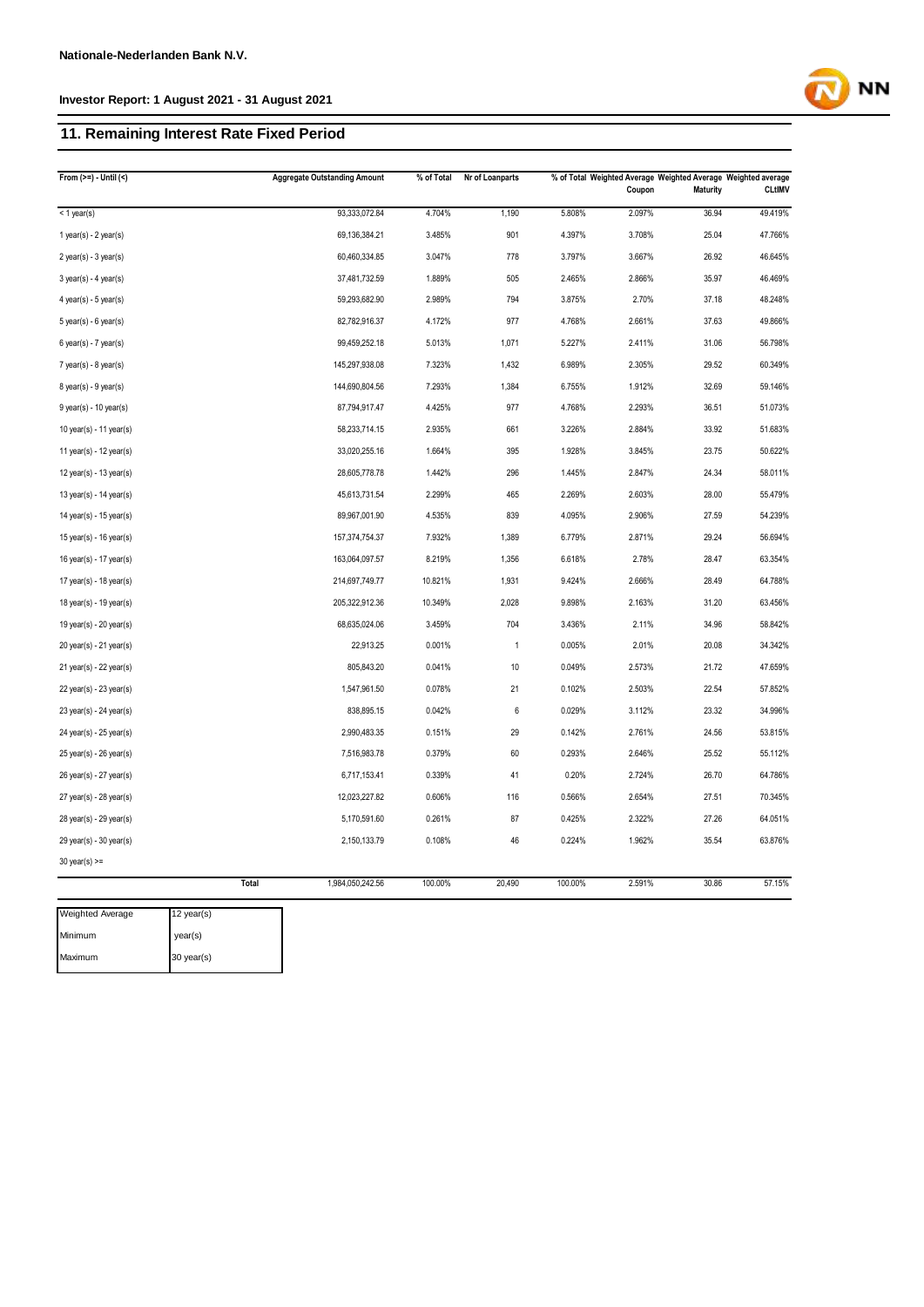## **12. Interest Payment Type**

|                |       | <b>Aggregate Outstanding Amount</b> | % of Total | Nr of Loanparts |         | Coupon | % of Total Weighted Average Weighted Average Weighted average<br><b>Maturity</b> | <b>CLtIMV</b> |
|----------------|-------|-------------------------------------|------------|-----------------|---------|--------|----------------------------------------------------------------------------------|---------------|
| Fixed          |       | 1,976,060,390.10                    | 99.597%    | 20.294          | 99.043% | 2.595% | 30.88                                                                            | 57.167%       |
| Floating       |       | 7.989.852.46                        | 0.403%     | 196             | 0.957%  | 1.53%  | 26.98                                                                            | 53.092%       |
| <b>Unknown</b> |       |                                     |            |                 |         |        |                                                                                  |               |
|                | Total | 1,984,050,242.56                    | 100.00%    | 20.490          | 100.00% | 2.591% | 30.86                                                                            | 57.15%        |

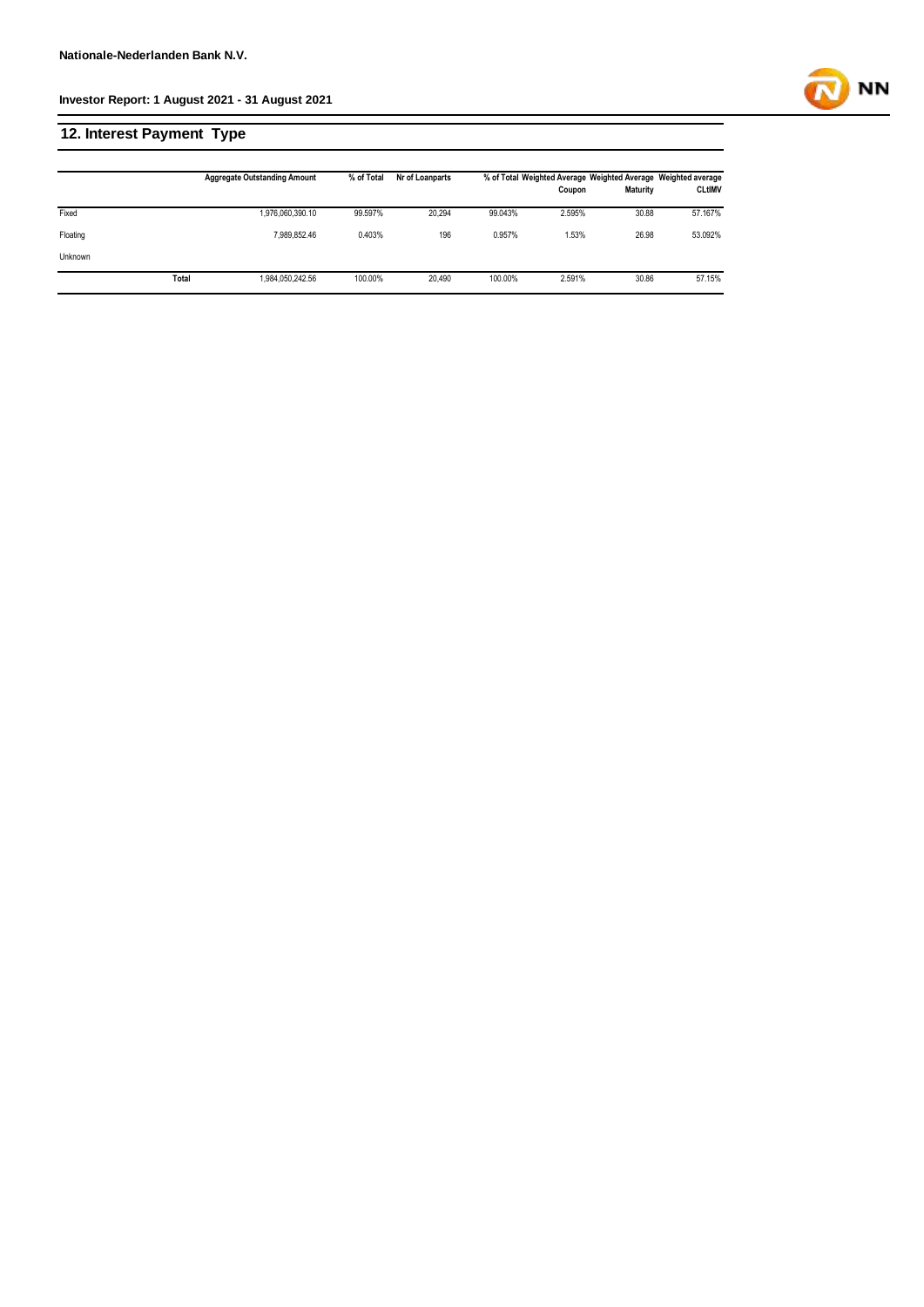#### **13. Property Description**

| <b>Description</b> |       | <b>Aggregate Outstanding Amount</b> | % of Total | Nr of Borrowers |         | % of Total Weighted Average Weighted Average Weighted average<br>Coupon | <b>Maturity</b> | <b>CLtIMV</b> |
|--------------------|-------|-------------------------------------|------------|-----------------|---------|-------------------------------------------------------------------------|-----------------|---------------|
|                    |       |                                     |            |                 |         |                                                                         |                 |               |
| Flat / Apartment   |       | 209,956,434.98                      | 10.582%    | 1.139           | 12.815% | 2.369%                                                                  | 31.66           | 56.777%       |
| House              |       | 1,760,637,333.99                    | 88.74%     | 7.697           | 86.60%  | 2.618%                                                                  | 30.73           | 57.239%       |
| Shop/House         |       | 13.456.473.59                       | 0.678%     | 52              | 0.585%  | 2.504%                                                                  | 36.12           | 51.383%       |
|                    | Total | 1,984,050,242.56                    | 100.00%    | 8,888           | 100.00% | 2.591%                                                                  | 30.86           | 57.15%        |

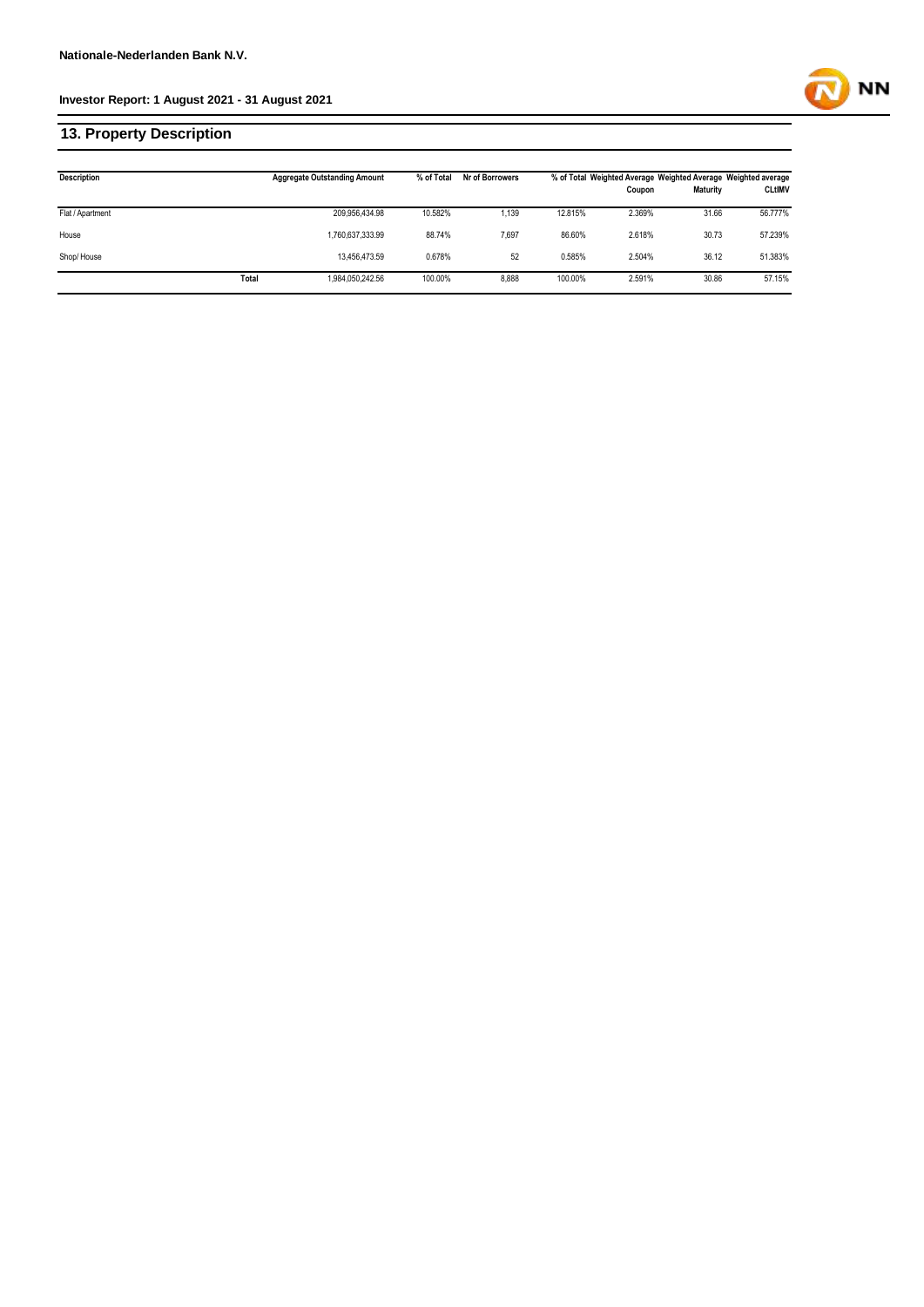#### **14. Geographical Distribution (by province)**

| Province      | <b>Aggregate Outstanding Amount</b> | % of Total | Nr of Borrowers |         | % of Total Weighted Average Weighted Average Weighted average |                 |               |
|---------------|-------------------------------------|------------|-----------------|---------|---------------------------------------------------------------|-----------------|---------------|
|               |                                     |            |                 |         | Coupon                                                        | <b>Maturity</b> | <b>CLtIMV</b> |
| Drenthe       | 44,672,820.89                       | 2.252%     | 235             | 2.644%  | 2.588%                                                        | 29.83           | 59.131%       |
| Utrecht       | 154,245,066.05                      | 7.774%     | 613             | 6.897%  | 2.598%                                                        | 30.91           | 54.427%       |
| Zeeland       | 42,825,571.61                       | 2.158%     | 240             | 2.70%   | 2.728%                                                        | 30.47           | 55.322%       |
| Zuid-Holland  | 552,145,482.66                      | 27.829%    | 2,443           | 27.486% | 2.597%                                                        | 30.30           | 56.743%       |
| Flevoland     | 59,141,499.77                       | 2.981%     | 284             | 3.195%  | 2.503%                                                        | 29.62           | 57.579%       |
| Friesland     | 48,493,872.66                       | 2.444%     | 248             | 2.79%   | 2.505%                                                        | 33.19           | 61.916%       |
| Gelderland    | 219,191,665.45                      | 11.048%    | 965             | 10.857% | 2.592%                                                        | 29.98           | 59.208%       |
| Groningen     | 53,169,617.55                       | 2.68%      | 289             | 3.252%  | 2.469%                                                        | 32.78           | 59.405%       |
| Limburg       | 79,475,110.75                       | 4.006%     | 435             | 4.894%  | 2.635%                                                        | 30.51           | 59.718%       |
| Noord-Brabant | 302,269,957.05                      | 15.235%    | 1,323           | 14.885% | 2.635%                                                        | 30.56           | 58.659%       |
| Noord-Holland | 318,645,437.84                      | 16.06%     | 1,266           | 14.244% | 2.578%                                                        | 32.04           | 53.442%       |
| Overijssel    | 109,774,140.28                      | 5.533%     | 547             | 6.154%  | 2.521%                                                        | 32.38           | 60.149%       |
| Unspecified   |                                     |            |                 |         |                                                               |                 |               |
|               | <b>Total</b><br>1,984,050,242.56    | 100.00%    | 8,888           | 100.00% | 2.591%                                                        | 30.86           | 57.15%        |

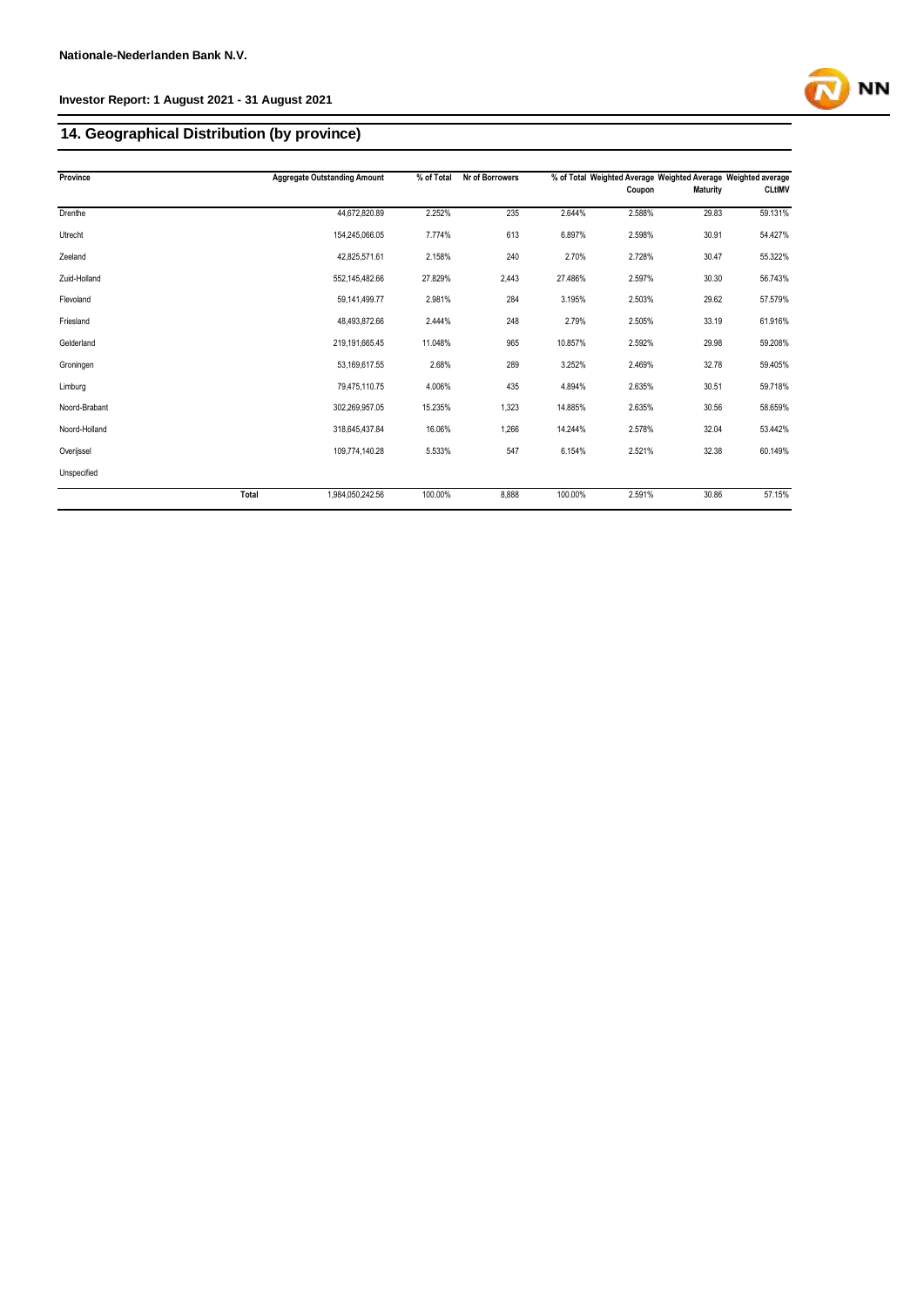

#### **15. Occupancy**

| <b>Description</b> |       | <b>Aggregate Outstanding Amount</b> | % of Total | Nr of Borrowers |         | % of Total Weighted Average Weighted Average Weighted average<br>Coupon | <b>Maturity</b> | <b>CLtIMV</b> |
|--------------------|-------|-------------------------------------|------------|-----------------|---------|-------------------------------------------------------------------------|-----------------|---------------|
| Owner Occupied     |       | 1,984,050,242.56                    | 100.00%    | 8,888           | 100.00% | 2.591%                                                                  | 30.86           | 57.15%        |
| Buy-to-let         |       |                                     |            |                 |         |                                                                         |                 |               |
| Unknown            |       |                                     |            |                 |         |                                                                         |                 |               |
|                    | Total | 1,984,050,242.56                    | 100.00%    | 8,888           | 100.00% | 2.591%                                                                  | 30.86           | 57.15%        |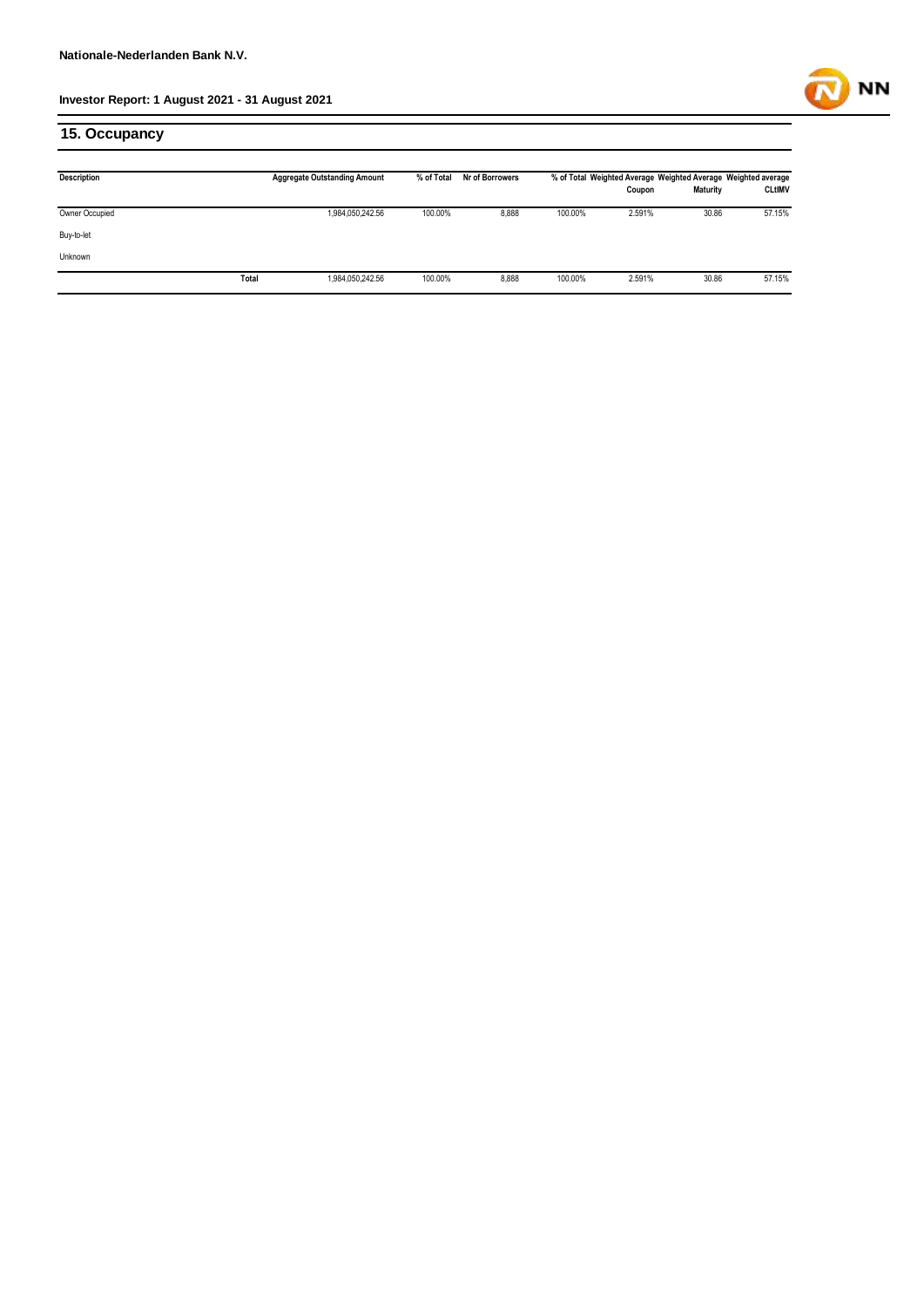

#### **16. Loanpart Payment Frequency**

| <b>Description</b> |       | <b>Aggregate Outstanding Amount</b><br>% of Total |         | Nr of Loanparts | % of Total Weighted Average Weighted Average Weighted average |        |                 |               |
|--------------------|-------|---------------------------------------------------|---------|-----------------|---------------------------------------------------------------|--------|-----------------|---------------|
|                    |       |                                                   |         |                 |                                                               | Coupon | <b>Maturity</b> | <b>CLtIMV</b> |
| Half-yearly        |       |                                                   |         |                 |                                                               |        |                 |               |
| Yearly             |       |                                                   |         |                 |                                                               |        |                 |               |
| Quarterly          |       |                                                   |         |                 |                                                               |        |                 |               |
| Monthly            |       | 1,984,050,242.56                                  | 100.00% | 20,490          | 100.00%                                                       | 2.591% | 30.86           | 57.15%        |
| Unknown            |       |                                                   |         |                 |                                                               |        |                 |               |
|                    | Total | 1,984,050,242.56                                  | 100.00% | 20,490          | 100.00%                                                       | 2.591% | 30.86           | 57.15%        |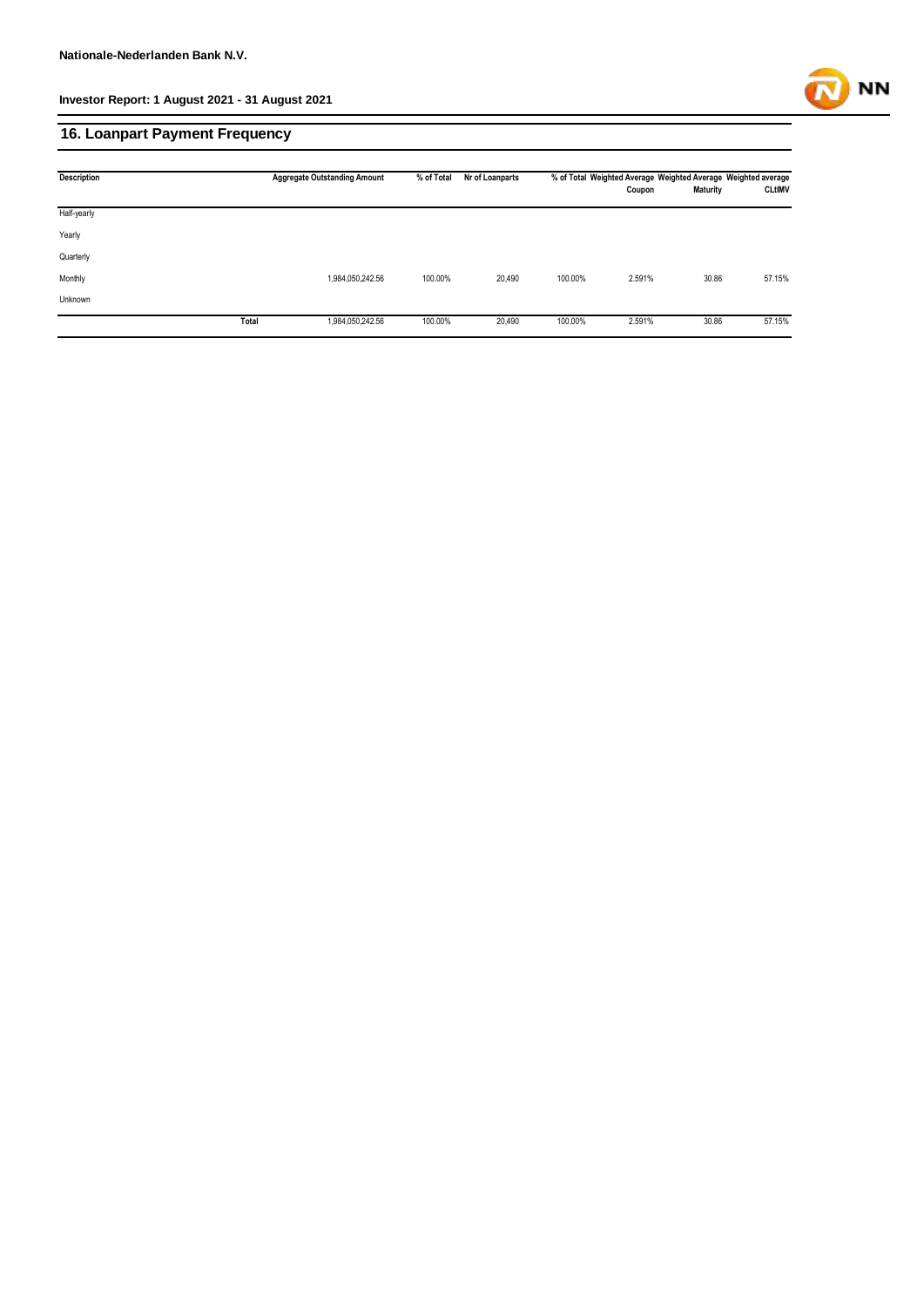**17. Guarantee Type**

|                   |       | <b>Aggregate Outstanding Amount</b> | % of Total | Nr of Loans |         | % of Total Weighted Average Weighted Average Weighted average<br>Coupon | <b>Maturity</b> | <b>CLtIMV</b> |
|-------------------|-------|-------------------------------------|------------|-------------|---------|-------------------------------------------------------------------------|-----------------|---------------|
| NHG Guarantee     |       | 528,239,756.85                      | 26.624%    | 3,234       | 36.386% | 2.49%                                                                   | 27.39           | 58.649%       |
| Non-NHG Guarantee |       | 1,455,810,485.71                    | 73.376%    | 5,654       | 63.614% | 2.627%                                                                  | 32.13           | 56.607%       |
| Unknown           |       |                                     |            |             |         |                                                                         |                 |               |
|                   | Total | 1,984,050,242.56                    | 100.00%    | 8,888       | 100.00% | 2.591%                                                                  | 30.86           | 57.15%        |

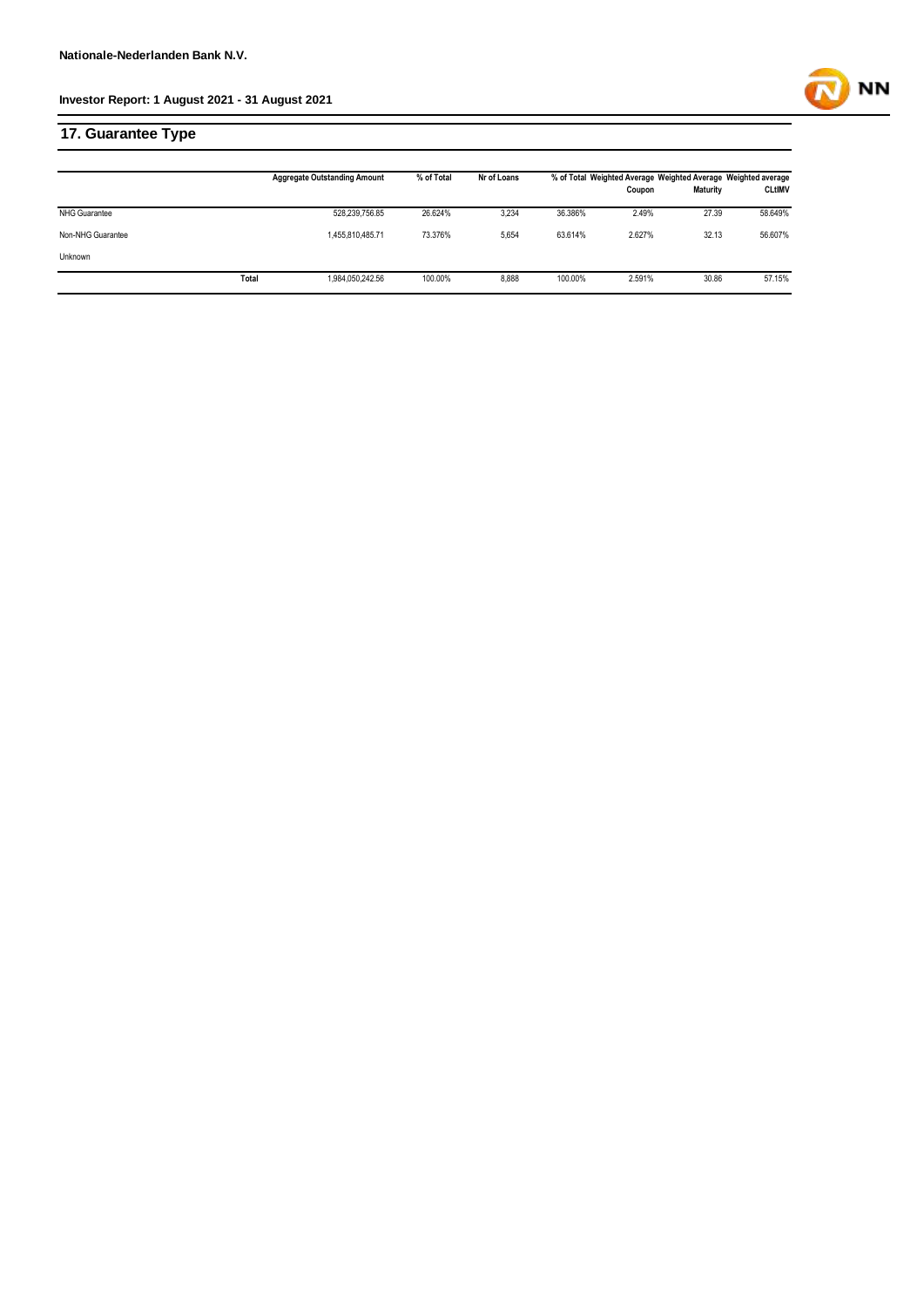#### **Glossary**



**NN**